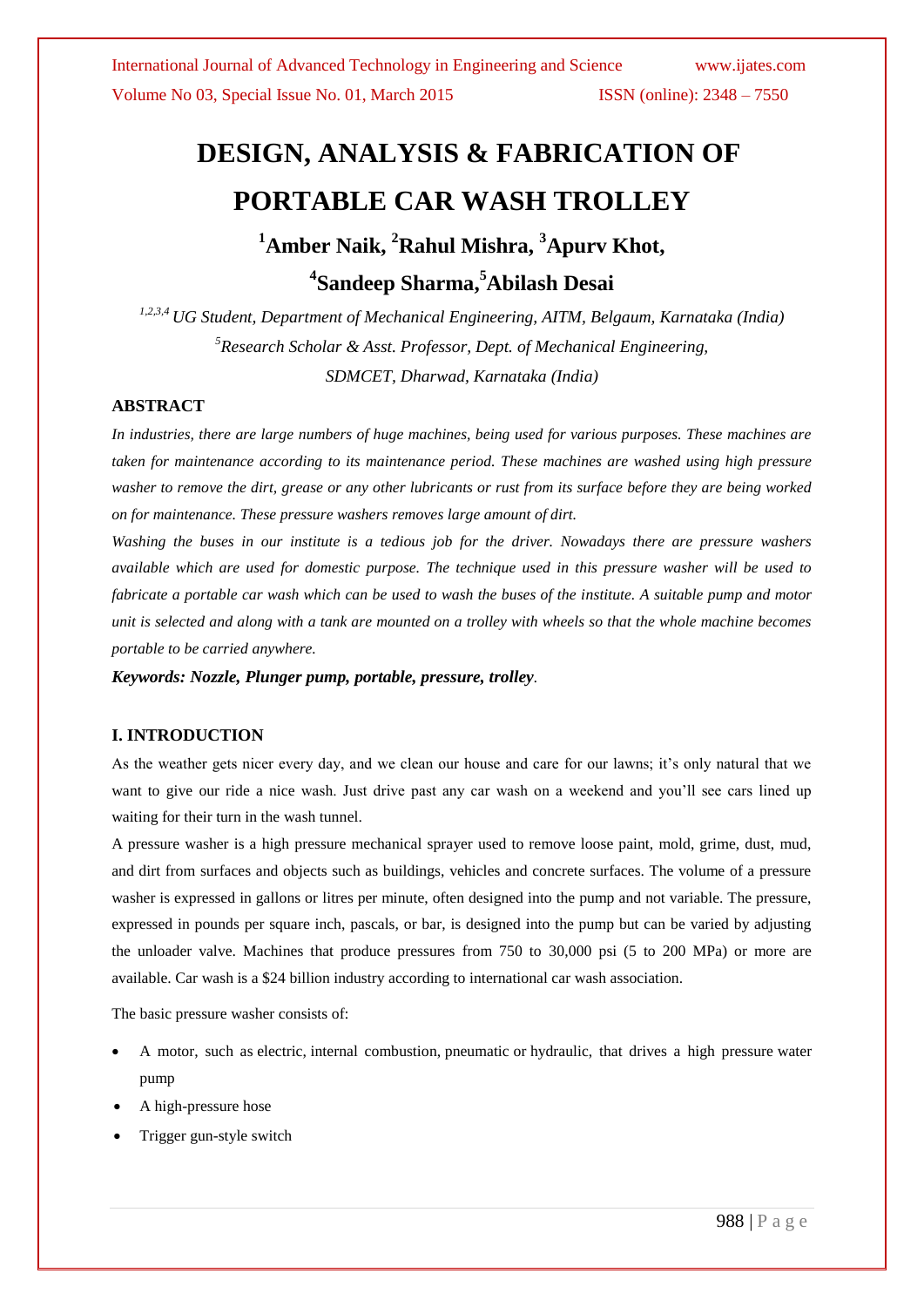Just as a garden hose [nozzle](http://en.wikipedia.org/wiki/Nozzle) is used to increase the velocity of water, a pressure washer creates high pressure and velocity. The water supply must be adequate for the machine, as water starvation leads to [cavitation](http://en.wikipedia.org/wiki/Cavitation) causing damage to the pump elements.

Different types of nozzle are available for different application. Some nozzles create a water jet that is in a triangular plane (fan pattern), others emit a thin jet of water that spirals around rapidly (cone pattern). Nozzles that deliver a higher flow rate, lower the output pressure. Most nozzles attach directly to the trigger gun.

Some washers, with an appropriate nozzle, allow [detergent](http://en.wikipedia.org/wiki/Detergent) to be introduced into the water stream, assisting in the cleaning process. Two types of chemical injectors are available — a high-pressure injector that introduces the chemical after the water leaves the pump (a downstream injector) and a low-pressure injector that introduces the chemical before water enters the pump (an upstream injector).

Washers are dangerous tools and should be operated with due regard to safety instructions. The water pressure near the nozzle is powerful enough to strip flesh from bone. Particles in the water supply are ejected from the nozzle at great velocities. The cleaning process can propel objects dislodged from the surface being cleaned, also at great velocities. Pressure washers have a tendency to break up [tarmac](http://en.wikipedia.org/wiki/Tarmac) if aimed directly at it, due to high pressure water entering cracks and voids in the surface.

Most consumer washers are electric or petrol-powered. The electric ones plug into a normal outlet, use cold tap water and typically deliver pressure up to about 2,000 psi (140 bar). Petrol washers can deliver twice that pressure, but due to the hazardous nature of the engine exhaust they are unsuitable for enclosed or indoor areas. Some models can generate hot water, which can be ideal for loosening and removing oil and grease [2].

The fabrication of a Portable High Pressure Washer is done by mounting a motor and pump assembly of specific requirement on a suitably designed mobile trolley. A jet producing nozzle is connected to a pump with the help of a suitable hose. This washer can be used to wash the underbody of the vehicle due to its high velocity jet, wash the greasy walls of the workshops, etc.

Car washes fall into five categories:

 Self service - An open bay (the area that the car sits inside) is typically used in these systems. Self-service systems have a pressure sprayer, and sometimes a foaming brush, that is connected to a large central pump. The sprayer has a coin-operated dial system to select the option you want, such as ["soap,](http://health.howstuffworks.com/skin-care/cleansing/myths/question692.htm)" "rinse" and "wax." A timer shuts the [water](http://science.howstuffworks.com/environmental/earth/geophysics/question157.htm) off after a certain period of time, at which point you must put in more [coins](http://money.howstuffworks.com/currency4.htm) if you want more water.

 Exterior rollover - A system that is growing in popularity, exterior rollover car washes are automated systems where you drive your car inside the bay. Once your car is in the correct position, a signal informs you to stop. At that point, the car-wash equipment moves over your car on a track, performing a specific function, such as applying soap or rinsing, with each pass. Exterior rollover systems are very common a[tgas](http://science.howstuffworks.com/gasoline.htm) stations, where the price is often discounted in conjunction with buying a [tank of gas.](http://auto.howstuffworks.com/gas-price.htm)

 Exterior only - This automated system is popular in the northeastern part of the [United States,](../../../sony/Desktop/info/399696:0) but can be found all over the [world.](../../../sony/Desktop/info/399711:0) You drive your car into the entrance of a long, [tunnel-](http://science.howstuffworks.com/engineering/structural/tunnel.htm)like bay. The front [tire,](http://auto.howstuffworks.com/tire.htm) usually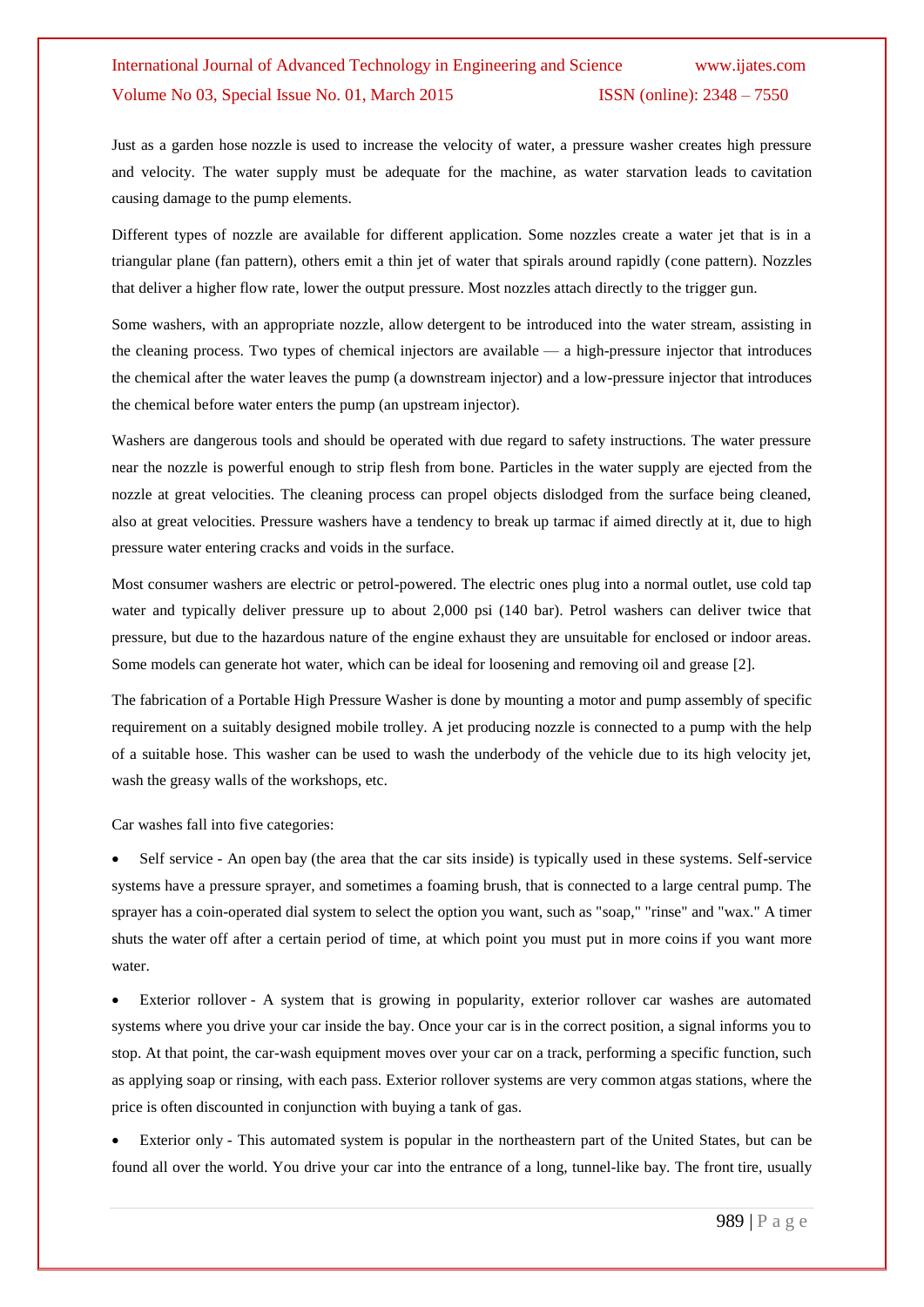on the driver's side, is positioned on a special conveyor belt, and you put the car in neutral. The conveyor belt guides the car through the bay, where the car goes past several pieces of equipment, each with a specific purpose.

 Full service - A modification of the exterior-only system, full service uses the same conveyor-belt-based automated system. The difference is that the interior is manually cleaned by attendants, and some exterior services, such as hand-drying and wheel-cleaning are available.

Detail shop - A detail shop may hand wash or use an automated system to wash the car. Then, attendants completely clean and polish the car, normally applying wax and using a tool called a buffer to remove the wax and polish the car. Detail shops are often able to remove dull [paint](http://home.howstuffworks.com/home-improvement/home-diy/painting/exterior-paints.htm) and small scratche[s,steam clean](http://products.howstuffworks.com/steam-cleaner-heavyweight-reviews.htm) carpets and seats, brighten chrome, remove tar and perform a variety of other services.

#### **1.1 Home Car Wash**

Things you need for the home car wash before your start include:

- 2 bucket
- Soft water or rainwater avoid dam or bore water
- Shade direct sunlight will dry the car too quickly and leave spots
- Warm soapy water PH neutral shampoo
- Sheeps wool wash mitt kinder and easier to use than a sponge

#### **1.1.1 Washing Procedure**

Wheels - Start with the wheels. This is because the wheels of a car will be dirtier than the rest with potentially large bits of dirt that can scratch the paint of a car. Be sure to use a different water bucket, wash mitt or sponge for the wheels than the rest of the car as not to damage the body work. To clean in small holes in the wheels use a toothbrush to easy reach hidden areas. Rinse thoroughly with a hose and be extra careful not to mix your wheel cleaning equipment with you regular washing equipment.

Rinse - It is important that you rinse your car thoroughly before starting to wash; this is to remove any harmful dirt and grit that can scratch the paint finish of the car. Top to bottom, spray from the roof down. Make sure to spray underneath the windscreen wipers as extra dirt may collect there.

Separate Buckets - It's best to have a separate bucket to use as a rinse bucket where possible using grit guard. The guard and the separate bucket of water allow for all of the dirt, grit and contaminants to remain in the separate bucket away from the clean soapy water. By keeping separate buckets it ensure that the dirty water will not contaminate the clean water and ruin the over finish of the car wash.

Wash and Rinse - Again it is important to wash and rinse from top to bottom gently. When washing tough spots such as droppings or sap, apply concentrated soap to the area and gently rub to avoid scratching the paint. If you have any dents or crack in the paint be sure to pay attention to these places as there may be a buildup of dirt.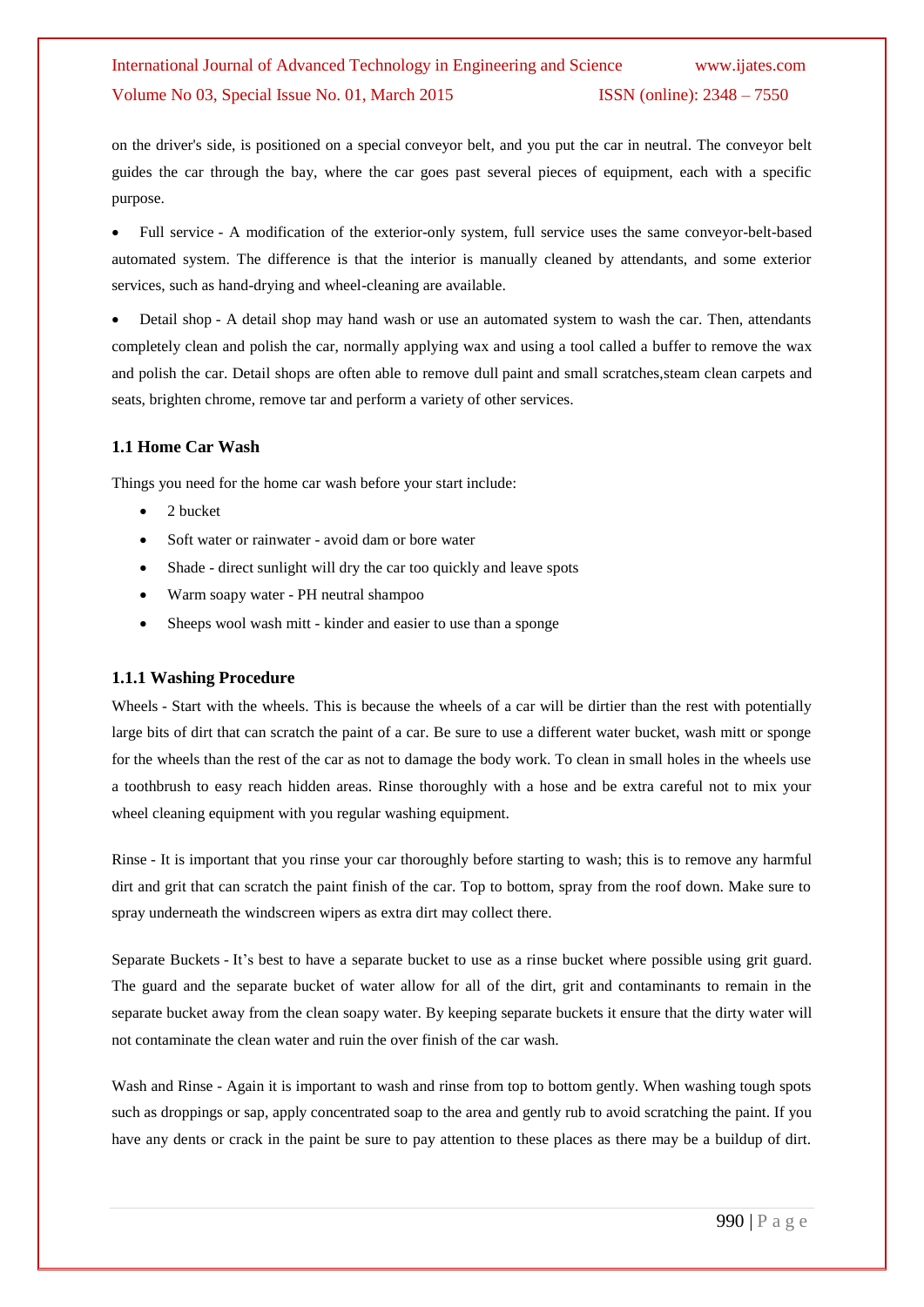When rinsing the car start from the roof to ensure that the water droplets catch all the soap suds and rinse them away to the ground.

Dry - Use car washing towel rather than a chamis, most of these will hold more than their weight in water and are super absorbent. Dry the bodywork of the car using small circles to avoid streaking. The best way to tell if your windows are streak free is to dry the outside horizontally and the inside vertically this way if there are extra marks you can tell which side they're on.

#### **1.2 Objectives of the Project**

- To build a Portable Car Washer, which can be moved easily to any location?
- To get a high pressure jet of water to remove the dirt, grease or any other lubricants or rust from the surface before they are being worked on for maintenance.
- To fabricate the trolley for the portable car washer, considering the weight & dimensions for different parts.

#### **II. LITERATURE REVIEW**

People have found ways to wash their cars ever since cars were invented. They either washed it themselves at home, or paid someone else to wash it by hand. Then, in 1914, two Detroit men opened the first car wash business, which they called the "Automated Laundry", but it wasn't really automated. It was basically a pail and sponge type of operation where the cars were pushed manually through an assembly-line-like tunnel, where one attendant would soap the car as it went past, another would rinse, and a third would dry. After pushing a few cars through, the attendants got pretty tired.

The first "automatic" conveyor car wash was opened in Hollywood, California in 1940. Instead of manually pushing the cars through, this car wash had a winch system that hooked to the bumper and pulled the car through as men splashed away in the tunnel, soaping, scrubbing, wiping, and drying cars as they came through. By 1946, a man named Thomas Simpson is credited with inventing the first semiautomatic car wash system that took most of the manual labor out of the tunnel [8]. It had a conveyor belt that hooked to the bumper of automobiles, an overhead water sprinkler with three sets of manually operated brushes, and a 50 HP air blower to help dry the car.

Then, in 1951, Archie, Dean and Eldon Anderson got the great idea to fully automate their car wash. As the story goes, the Anderson clan invented the completely hands-free automatic car wash in Seattle. Cars would be pulled through the tunnel and machines sprayed soap on them, big brushes scrubbed them, nozzles rinsed them, and giant blowers dried them. Needless to say, this was a big hit! Soon, many other car wash owners were installing automatic equipment in their car wash business

A lot happened to the car wash industry in 1955, Dan Hanna being inspired by the Detroit carwashes opened his own automated car wash (Rub-a-Dub) in Oregon. By 1957 Hanna Enterprises had 31 carwashes in America.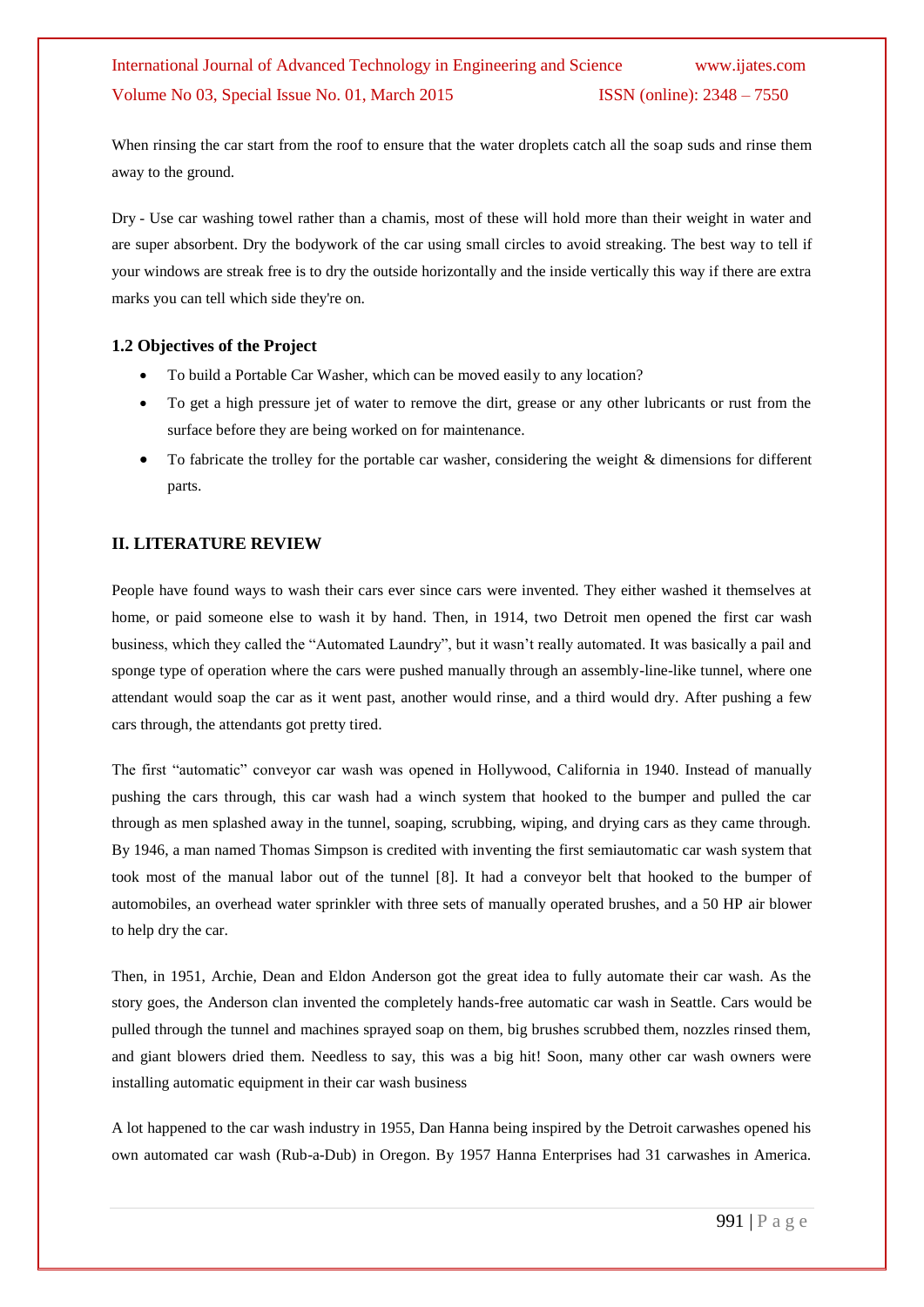Around the same time in 1955 car wash professionals formed the Automatic Car Wash Association (ACWA) later being recognized worldwide, being re named to the International Carwash Association (ICA).



**Fig. 2.1 Fully Mechanized Car washing**

Through the 1960's, fully mechanized car washing systems were being installed across America. With conveyor car wash equipment advancing, the 60's saw inventions such as recirculating water systems, soft cloth friction washing, roller on demand conveyor, and wraparound brush. By the late 60's car washes were becoming a prominent industry worldwide with car washes being installed in many countries, including Japan.

The 70's saw a downturn in business for car washes with the global economy weakening, However car washes managed to stay alive with innovative inventions.

The 90's saw the global boom of the car wash with new technologies expanding across the Far East, China, Russia and Eastern Europe. With Latin America and Southeast also amongst the growth Hanna Enterprises now (Hanna-Sherman International) were the biggest global car washing factory in the world.

The car wash evolved into weekly trip for many people predominantly on a Saturday with hand car washes developing into charity fund raisers and weekend jobs for kids. The ICA estimates that there around 22,000 car washes worldwide employing about 500,000 people.

Today's car washes are literally cleaning machines. They not only wash all five sides of the car at once, but scrub tires and wash the undercarriage as well. They are more Eco-friendly, with milder soaps and lower water and electric requirements. Many of the newer car washes even have express tunnels that get your car through quickly, all of which leads to more clean cars and happier car owners.

#### **III. COMPONENTS**

The following components are part of our project. They include;

- Pump Swash Plate Type 3 Piston Pump
- **Trolley**
- Water Tank
- Hose
- Trigger Gun
- Nozzle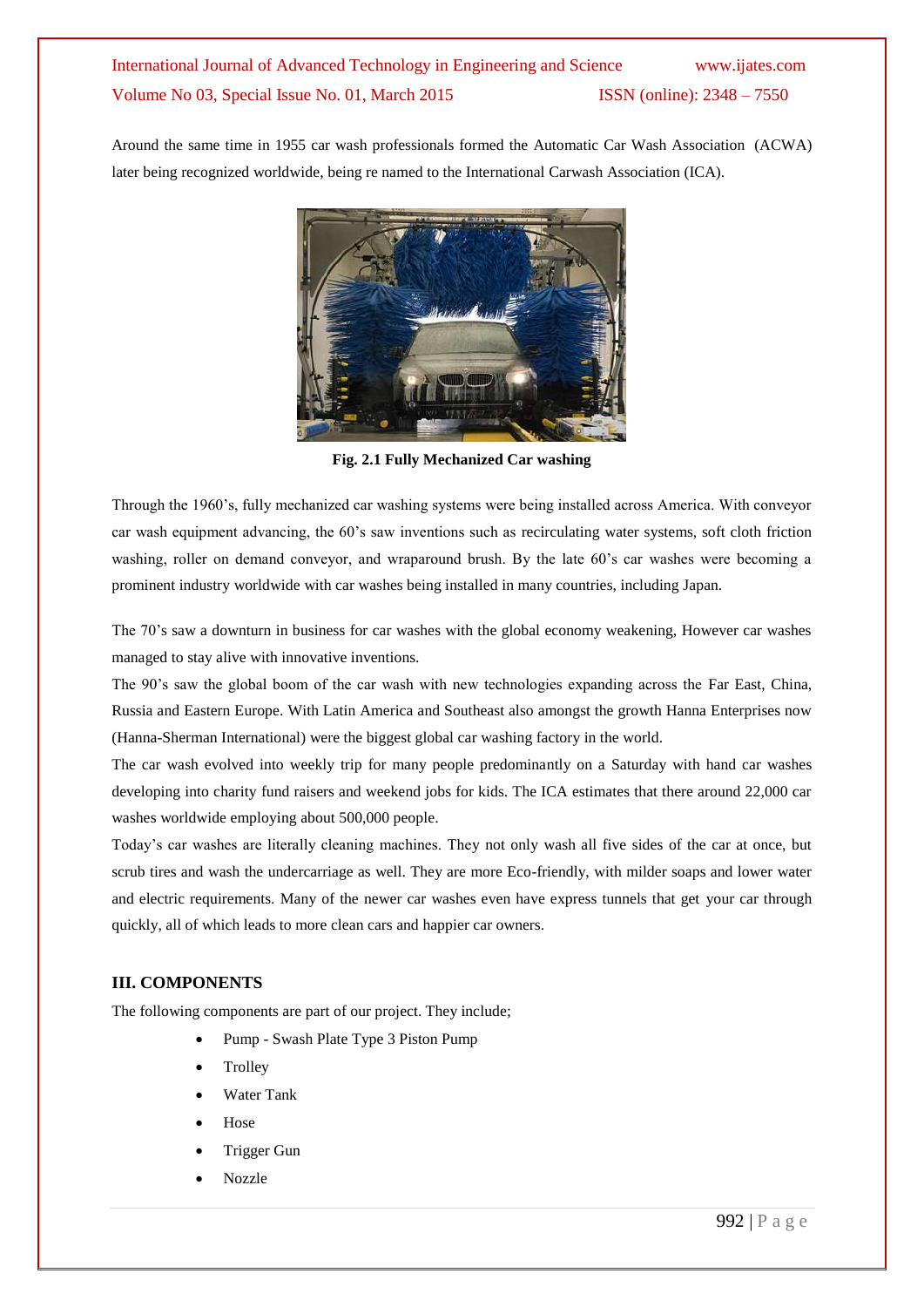The above components are assembled together to make the portable car wash. These components are explained below.

#### **3.1 Pump**

A pump is a device that moves fluids [\(liquids](http://en.wikipedia.org/wiki/Liquid) or [gases\)](http://en.wikipedia.org/wiki/Gas), or sometimes [slurries,](http://en.wikipedia.org/wiki/Slurry) by mechanical action. Pumps can be classified into three major groups according to the method they use to move the fluid: direct lift, displacement, and gravity pumps.

Pumps operate by some mechanism (typically [reciprocating](http://en.wikipedia.org/wiki/Reciprocating_motion) or [rotary\)](http://en.wikipedia.org/wiki/Rotation), and consume [energy](http://en.wikipedia.org/wiki/Energy) to perform [mechanical work](http://en.wikipedia.org/wiki/Mechanical_work) by moving the fluid. Pumps operate via many energy sources, including manual operation, electricity, [engines,](http://en.wikipedia.org/wiki/Engines) or [wind power,](http://en.wikipedia.org/wiki/Wind_power) come in many sizes, from microscopic for use in medical applications to large industrial pumps. Pumps that move liquid by mechanical action are called hydraulic pumps.

#### **3.1.1 Hydraulic Pump**

Hydraulic pumps are used in [hydraulic drive systems](http://en.wikipedia.org/wiki/Hydraulic_drive_system) and can be hydrostatic or hydrodynamic. Hydrostatic pumps are [positive displacement pumps](http://en.wikipedia.org/wiki/Positive_displacement_pump) while hydrodynamic pumps can be fixed displacement pumps, in which the displacement (flow through the pump per rotation of the pump) cannot be adjusted, or [variable displacement](http://en.wikipedia.org/wiki/Variable_displacement_pump)  [pumps,](http://en.wikipedia.org/wiki/Variable_displacement_pump) which have a more complicated construction that allows the displacement to be adjusted [4].

[Hydraulic pump types](file:///F:\rahulm\Hydraulic%20pump%20-%20Wikipedia,%20the%20free%20encyclopedia.htm%23Hydraulic_pump_types)

- [Gear pumps](file:///F:\rahulm\Hydraulic%20pump%20-%20Wikipedia,%20the%20free%20encyclopedia.htm%23Gear_pumps)
- [Rotary vane pumps](file:///F:\rahulm\Hydraulic%20pump%20-%20Wikipedia,%20the%20free%20encyclopedia.htm%23Rotary_vane_pumps)
- [Screw pumps](file:///F:\rahulm\Hydraulic%20pump%20-%20Wikipedia,%20the%20free%20encyclopedia.htm%23Screw_pumps)
- [Bent axis pumps](file:///F:\rahulm\Hydraulic%20pump%20-%20Wikipedia,%20the%20free%20encyclopedia.htm%23Bent_axis_pumps)
- [In-line Axial piston pumps, swashplate principle](file:///F:\rahulm\Hydraulic%20pump%20-%20Wikipedia,%20the%20free%20encyclopedia.htm%23In-line_Axial_piston_pumps.2C_swashplate_principle)
- [Radial piston pumps](file:///F:\rahulm\Hydraulic%20pump%20-%20Wikipedia,%20the%20free%20encyclopedia.htm%23Radial_piston_pumps)

#### **3.1.2 Swash Plate Type 3 Plunger Pump**

Swash Plate Type 3 Piston Pump, an in-line axial piston pump is a positive displacement pump that has a number of [pistons](http://en.wikipedia.org/wiki/Piston) in a circular array within a [cylinder block.](http://en.wikipedia.org/wiki/Cylinder_block) An axial piston pump has a number of pistons (usually an odd number) arranged in a circular array within a housing which is commonly referred to as a cylinder block, [rotor](http://en.wikipedia.org/wiki/Rotor_%28turbine%29) or barrel. This cylinder block is driven to rotate about its axis of symmetry by an integral shaft that is, more or less, aligned with the pumping pistons [1].

One end of the cylinder block is convex and wears against a mating surface on a stationary [valve](http://en.wikipedia.org/wiki/Valve) plate. The inlet and outlet fluid of the pump pass through different parts of the sliding interface between the cylinder block and valve plate. The valve plate has two semi-circular ports that allow inlet of the operating fluid and exhaust of the outlet fluid respectively [5].

The pumping pistons protrude from the opposite end of the cylinder block. There are numerous configurations used for the exposed ends of the pistons but in all cases they bear against a cam. In variable displacement units,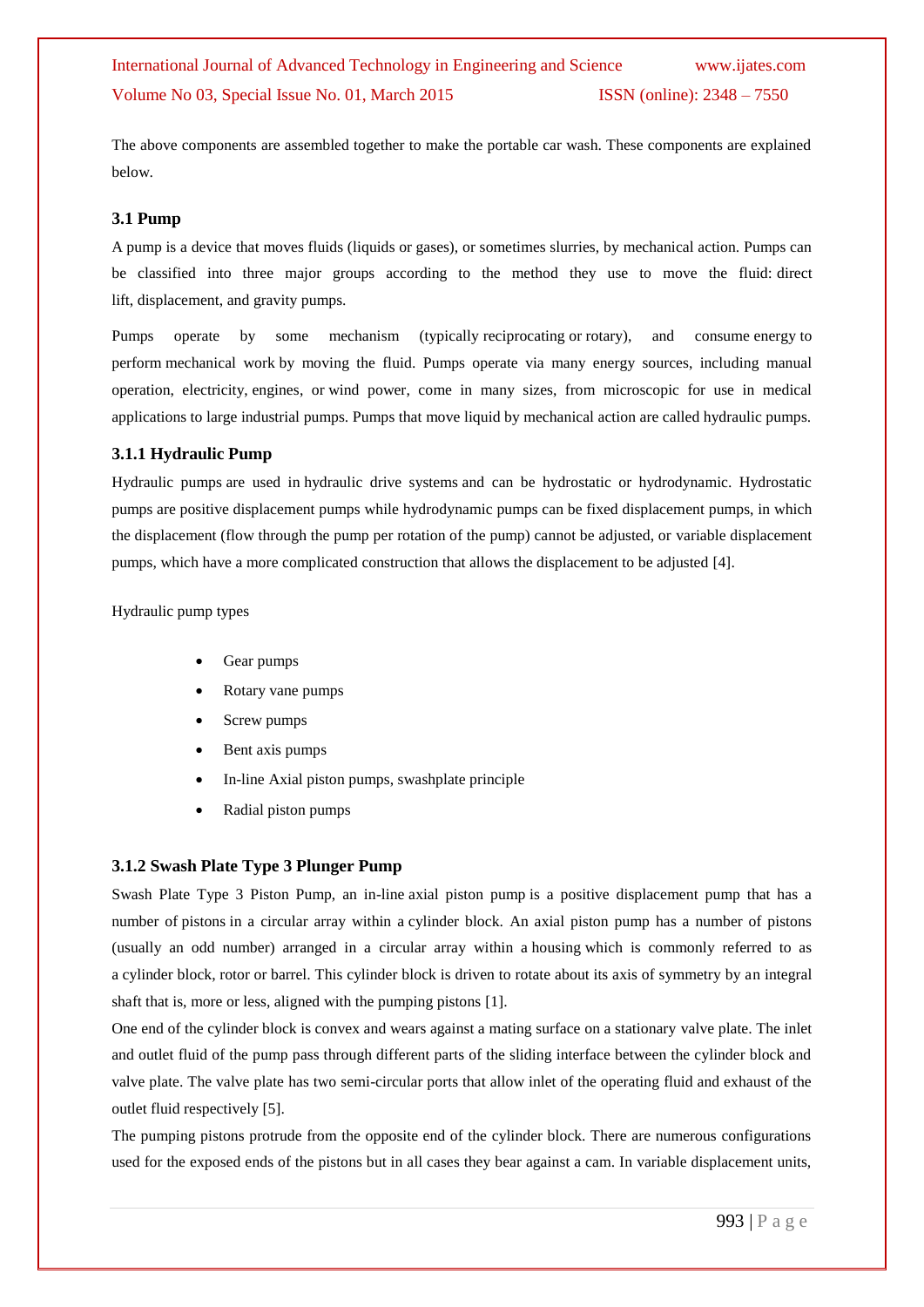the cam is movable and commonly referred to as a swash plate, yoke or hanger. For conceptual purposes, the cam can be represented by a plane, the orientation of which, in combination with shaft rotation, provides the cam action that leads to piston reciprocation and thus pumping. The angle between a vector normal to the cam plane and the cylinder block axis of rotation, called the cam angle, is one variable that determines the displacement of the pump or the amount of fluid pumped per shaft revolution. Variable displacement units have the ability to vary the cam angle during operation whereas fixed displacement units do not.

As the cylinder block rotates, the exposed ends of the pistons are constrained to follow the surface of the cam plane. Since the cam plane is at an angle to the axis of rotation, the pistons must reciprocate axially as they precess about the cylinder block axis. The axial motion of the pistons is [sinusoidal.](http://en.wikipedia.org/wiki/Simple_harmonic_motion) During the rising portion of the piston's reciprocation cycle, the piston moves toward the valve plate. Also, during this time, the fluid trapped between the buried end of the piston and the valve plate is vented to the pump's discharge port through one of the valve plate's semi-circular ports - the discharge port. As the piston moves toward the valve plate, fluid is pushed or displaced through the discharge port of the valve plate.

When the piston is at the top of the reciprocation cycle (commonly referred to as top-dead-center or just TDC), the connection between the trapped fluid chamber and the pump's discharge port is closed. Shortly thereafter, that same chamber becomes open to the pump's inlet port. As the piston continues to [precess](http://en.wikipedia.org/wiki/Precession) about the cylinder block axis, it moves away from the valve plate thereby increasing the volume of the trapped chamber. As this occurs, fluid enters the chamber from the pump's inlet to fill the void. This process continues until the piston reaches the bottom of the reciprocation cycle commonly referred to as bottom-dead-center or BDC. At BDC, the connection between the pumping chamber and inlet port is closed. Shortly thereafter, the chamber becomes open to the discharge port again and the pumping cycle starts over.

In a variable displacement unit, if the vector normal to the cam plane (swash plate) is set parallel to the axis of rotation, there is no movement of the pistons in their cylinders. Thus there is no output. Movement of the swash plate controls pump output from zero to maximum.

A swash plate is a device used in [mechanical engineering](http://en.wikipedia.org/wiki/Mechanical_engineering) to translate the motion of a rotating shaft into [reciprocating motion,](http://en.wikipedia.org/wiki/Reciprocating_motion) or to translate a reciprocating motion into a rotating one to replace the [crankshaft](http://en.wikipedia.org/wiki/Crankshaft) in pump designs. A swash plate consists of a disk attached to a shaft. If the disk were aligned perpendicular to the shaft, then rotating the shaft would merely turn the disk with no reciprocating (or swash plate) effect. But instead the disk is mounted at an oblique angle, which causes its edge to appear to describe a path that oscillates along the shaft's length as observed from a non-rotating point of view away from the shaft. The greater the disk's angle to the shaft, the more pronounced is this apparent linear motion. The apparent linear motion can be turned into an actual linear motion by means of a follower that does not turn with the swash plate but presses against one of the disk's two surfaces near its circumference. The device has many similarities to the [cam.](http://en.wikipedia.org/wiki/Cam) The picture of the pump can be seen below.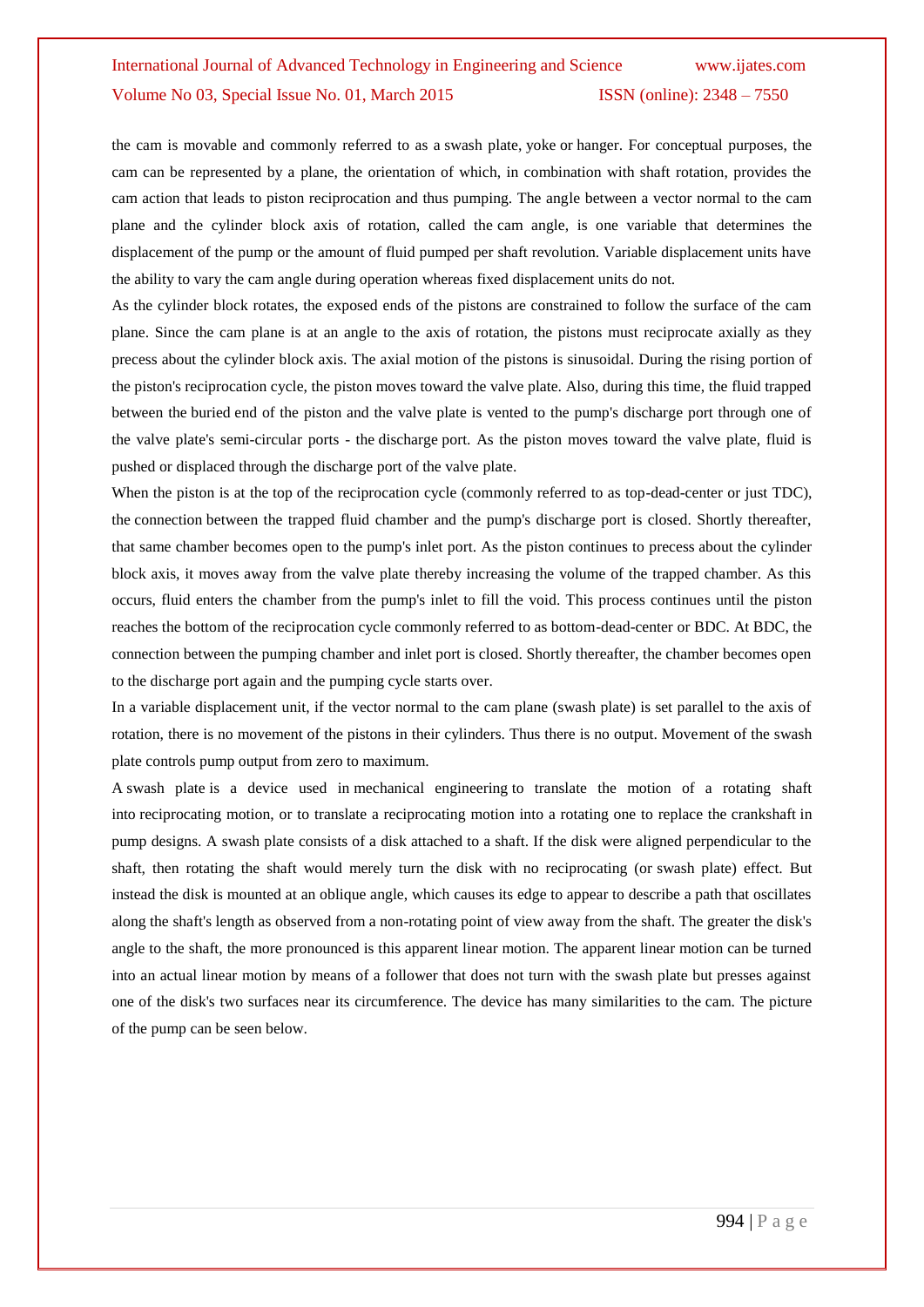

**Fig. 3.1.1: Swash Plate Type 3 Plunger Pump**

The pump is coupled with a 240V 50 Hz AC motor with a power of 1 hp. An electric motor is an [electric](http://en.wikipedia.org/wiki/Electric_machine)  [machine](http://en.wikipedia.org/wiki/Electric_machine) that converts [electrical energy into Mechanical](http://en.wikipedia.org/wiki/Electromechanical) energy. Most electric motors operate through the interaction between an electric motor's [magnetic field](http://en.wikipedia.org/wiki/Magnetic_field) and [winding currents](http://en.wikipedia.org/wiki/Electrical_conductor) to generate force within the motor. Electric motors can be powered by [direct current \(DC\)](http://en.wikipedia.org/wiki/Direct_current) sources, such as from batteries, motor vehicles or rectifiers, or by [alternating current \(AC\)](http://en.wikipedia.org/wiki/Alternating_current) sources, such as from the power grid, [inverters](http://en.wikipedia.org/wiki/Inverter_%28electrical%29) or generators.

#### **3.2 Trolley**

The trolley used in this project is an L-shaped box-moving [handcart](http://en.wikipedia.org/wiki/Cart) with handles at one end, [wheels](http://en.wikipedia.org/wiki/Wheel) at the base, with a small ledge to set objects on, flat against the floor when the hand-truck is upright. The objects to be moved are allowed to rest on the ledge. Then the truck and object are tilted backward until the weight is balanced over the large wheels, making otherwise bulky and heavy objects easier to move. The whole assembly of portable car wash is mounted on the trolley. The trolley consists of a main frame and an extension to it. The pump will be mounted on the front extension and the tank will be placed on the main frame. The Model of the trolley is shown in the figure;



**Fig. 3.2.1: Trolley**

The width of the trolley is 370 mm and the length of the trolley is 370 mm and the height of the trolley is 60 mm. The trolley frames is made using angle channels and its material is Mild Steel. The main frame is made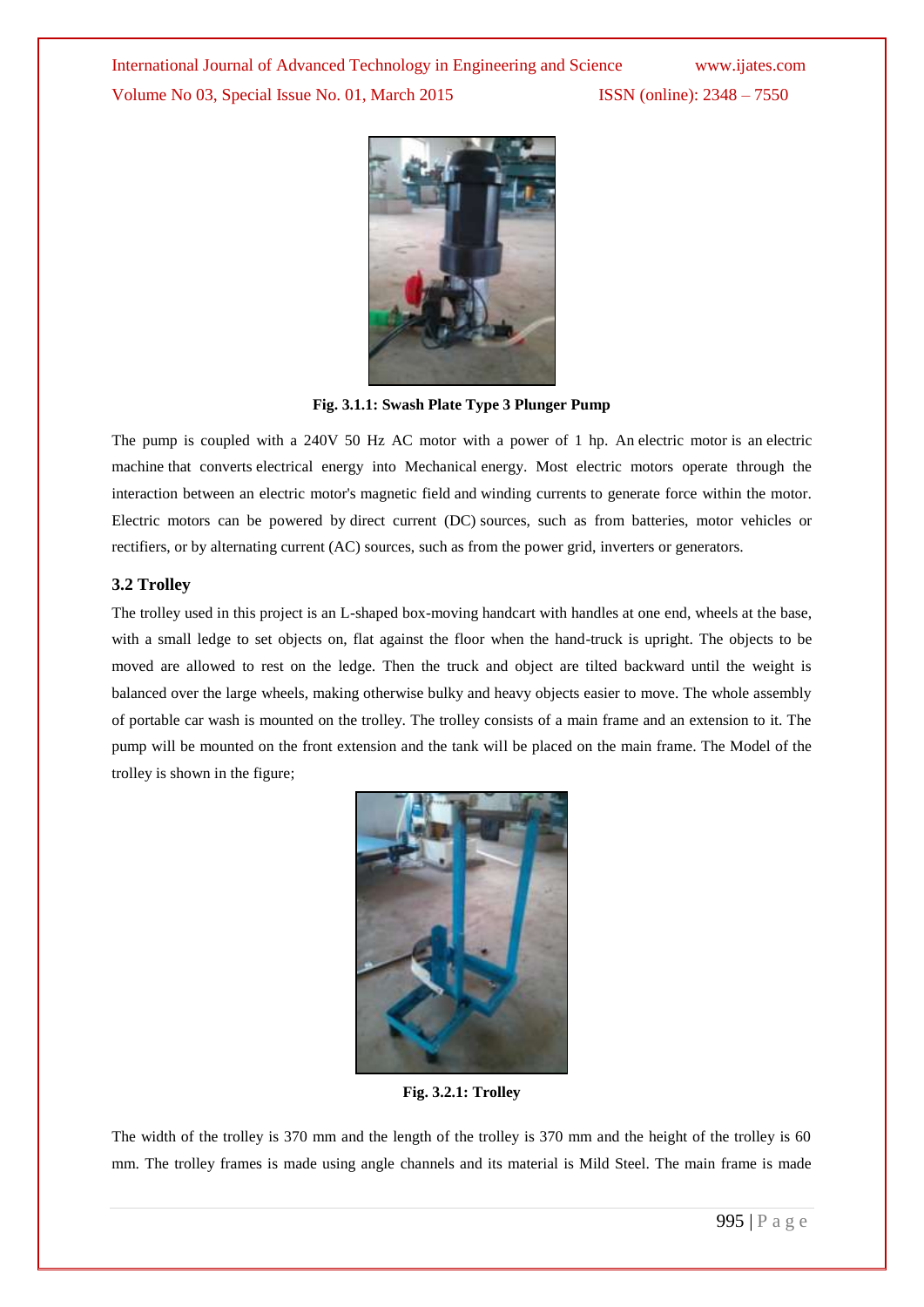using the angle of outer sides 50 mm and thickness 7 mm. The extended frame is made up of angle channels of sides 40 mm each and the thickness 5 mm. The two pillars of height 320 mm are welded at the front of main frame to which the pump will be clamped. Another two pillars of height 690 mm are welded to which a handle is fixed which will be used to move the trolley.

#### **3.3 Water Tank**

A water tank is a container for storing water. [Water](http://en.wikipedia.org/wiki/Water) tank parameters include the general design of the tank, and choice of construction materials. By design a water tank or container should do no harm to the water.

A water tank of capacity 35 liters is used to store the water. This water will be used by the pump to spray it via nozzle. An outlet hole is drilled to the tank to which a tank nipple is placed. The picture of the tank is shown in the figure below;



**Fig. 3.3.1: Tank**

The pipe is connected to the tank nipple which then again forms the inlet to the pump. The tank is made up of plastic material. Its thickness is 3 mm. When fully filled to 35 liters, its weight that acts on the trolley is around 35 kg.

#### **3.4 Hose**

A hose is a flexible hollow [tube](http://en.wikipedia.org/wiki/Tube_(fluid_conveyance)) designed to carry [fluids](http://en.wikipedia.org/wiki/Fluid) from one location to another. Hoses are also sometimes called [pipes](http://en.wikipedia.org/wiki/Pipe_(fluid_conveyance)) (the word pipe usually refers to a rigid tube, whereas a hose is usually a flexible one), or more generally [tubing.](http://en.wikipedia.org/wiki/Tubing_(material)) The shape of a hose is usually [cylindrical.](http://en.wikipedia.org/wiki/Cylinder_(geometry))

Hose design is based on a combination of application and performance. Common factors are Size, Pressure Rating, Weight, Length, Straight hose or Coil hose and Chemical Compatibility.

To take the water from the pump to the area of application a hose is required. The hose should sustain the pressure produced inside it by the action of pump and the nozzle. The hose used is of 5 mm diameter and its length is 3.5 m. It is connected to the outlet of the tank and its other end to the trigger gun.

#### **3.5 Trigger Gun**

In most pressure cleaning [equipment,](http://www.higherpowersupplies.com/1PW-WP-HWGD.html) the pump motor is turned on and off at the machine. The operator, however, may be cleaning as far as 100 feet away. When he wants to stop spraying water he needs a way to stop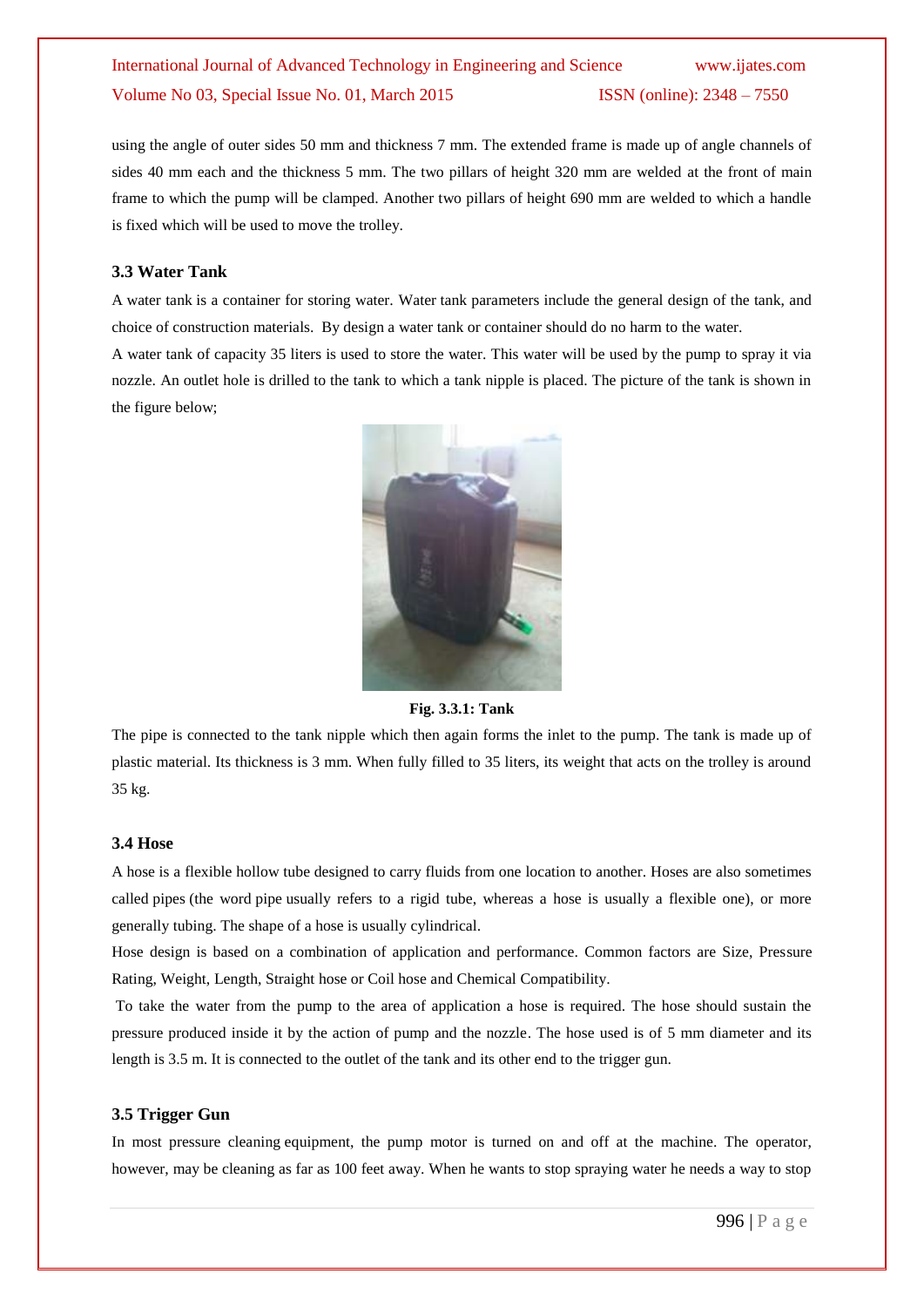water flow without walking back to the [machine.](http://www.higherpowersupplies.com/1PW-WP-CWE-BD.html) The trigger [gun](http://www.higherpowersupplies.com/PW-WA-PWA-GU.html) and pressure switch/unloader valve provide that kind of control literally at the operator's fingertips. The trigger gun used is shown in the picture on the next page.



**Fig. 3.5.1: Trigger Gun**

A trigger spray gun is nothing more than a valve that closes when the trigger is released [6]. Trigger guns are fairly simple [mechanisms](http://www.higherpowersupplies.com/VM-352222-5.html) designed around a trigger-operated switch. It prevents the gun from getting out of control and causing damage or injury. It also saves water and fuel by switching off the motor once trigger is released.

The trigger gun is connected between the hose and the nozzle. Its main function is to start or stop the flow. The hose is connected to the trigger gun, from which the water is passed to the nozzle. The trigger gun is manufacture by BOSCH. It is able to sustain the maximum pressure upto 130 bar. When the trigger switch is pressed the water is pumped out and sprayed through nozzle. When the trigger is released the flow is stopped. This develops back pressure in the pump. Due to this a back pressure switch is provided in the pump which stops the motor when the pressure is built up in the pump.

#### **3.6 Nozzle**

A nozzle is a device designed to control the direction or characteristics of a [fluid](http://en.wikipedia.org/wiki/Fluid) flow as it exits (or enters) an enclosed chamber or [pipe.](http://en.wikipedia.org/wiki/Pipe_(material))

A nozzle is often a pipe or tube of varying cross sectional area and it can be used to direct or modify the flow of a fluid [\(liquid](http://en.wikipedia.org/wiki/Liquid) or [gas\)](http://en.wikipedia.org/wiki/Gas) [7]. Nozzles are frequently used to control the rate of flow, speed, direction, mass, shape, and/or the pressure of the stream that emerges from them.

Types

- Jet
- [Propelling](http://en.wikipedia.org/wiki/Nozzle#Propelling)
- [Magnetic](http://en.wikipedia.org/wiki/Nozzle#Magnetic)
- [Spray](http://en.wikipedia.org/wiki/Nozzle#Spray)
- [Vacuum](http://en.wikipedia.org/wiki/Nozzle#Vacuum)
- Shaping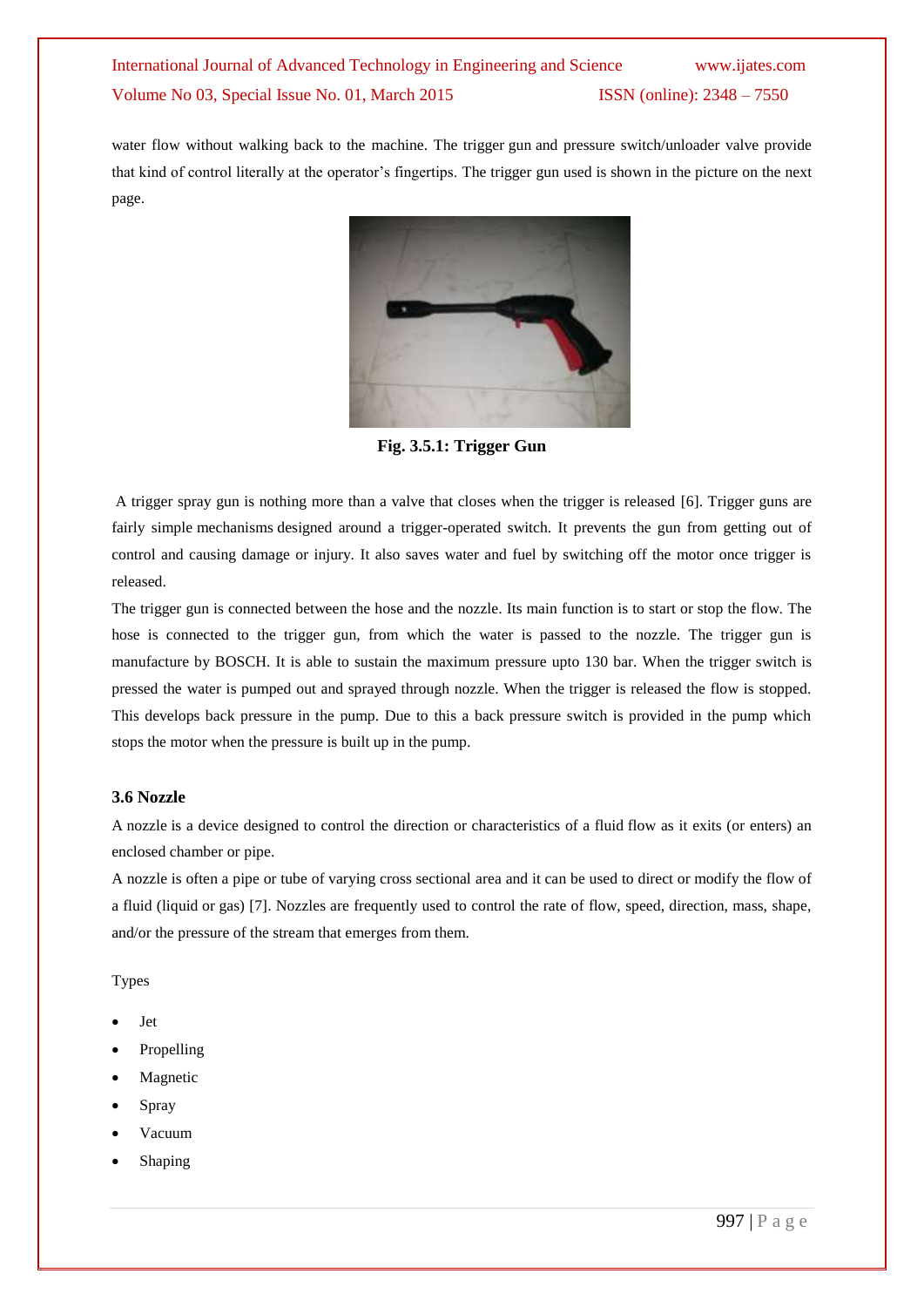#### **3.6.1 Adjustable Nozzle**

Adjustable nozzles are basically a type of jet nozzle which allows variable pressure or variable spray pattern adjusted at the nozzle. Instead of several standard nozzles on a rotating mount, the true adjustable nozzle is designed with moving parts, which allow orifice restriction or enlargement to change output pressure or variable spray deflection to change the nozzle spray pattern.



**Fig. 3.6.1: Adjustable nozzle**

Some adjustable nozzles are designed for both adjustable pressure and spray pattern. Since these [nozzles](http://www.higherpowersupplies.com/PW-WA-PWA-NZ-S.html) have moving parts, they are more expensive and more subject to wear than standard nozzles. Adjustable [nozzles](http://www.higherpowersupplies.com/PW-WA-PWA-NZ-S.html) are usually supplied with equipment producing volumes and pressures in the lower ranges. For example, many hobby and small cold-water [machines](http://www.higherpowersupplies.com/1PW-WP.html) come with an adjustable nozzle to allow for low-pressure chemical injection. The diameter of the nozzle used is 1 mm and the angle is 1°.

#### **3.6.2 Nozzle performance factors**

• Liquid properties

Almost all drop size data supplied by nozzle manufacturers are based on spraying water under laboratory conditions, 70 °F (21 °C). The effect of liquid properties should be understood and accounted for when selecting a nozzle for a process that is drop size sensitive.

Temperature

Liquid temperature changes do not directly affect nozzle performance, but can affect viscosity, surface tension, and specific gravity, which can then influence spray nozzle performance.

Specific gravity

[Specific gravity](http://en.wikipedia.org/wiki/Specific_gravity) is the ratio of the mass of a given volume of liquid to the mass of the same volume of water. In spraying, the main effect of the specific gravity Sg of a liquid other than water is on the capacity of the spray nozzle. All vendor-supplied performance data for nozzles are based on spraying water. To determine the volumetric flow rate Q, of a liquid other than water the following equation should be used.

 $Q_f = Q_{water} \sqrt{\frac{1}{Sg}}$ 

….. Eq 3.6.2.1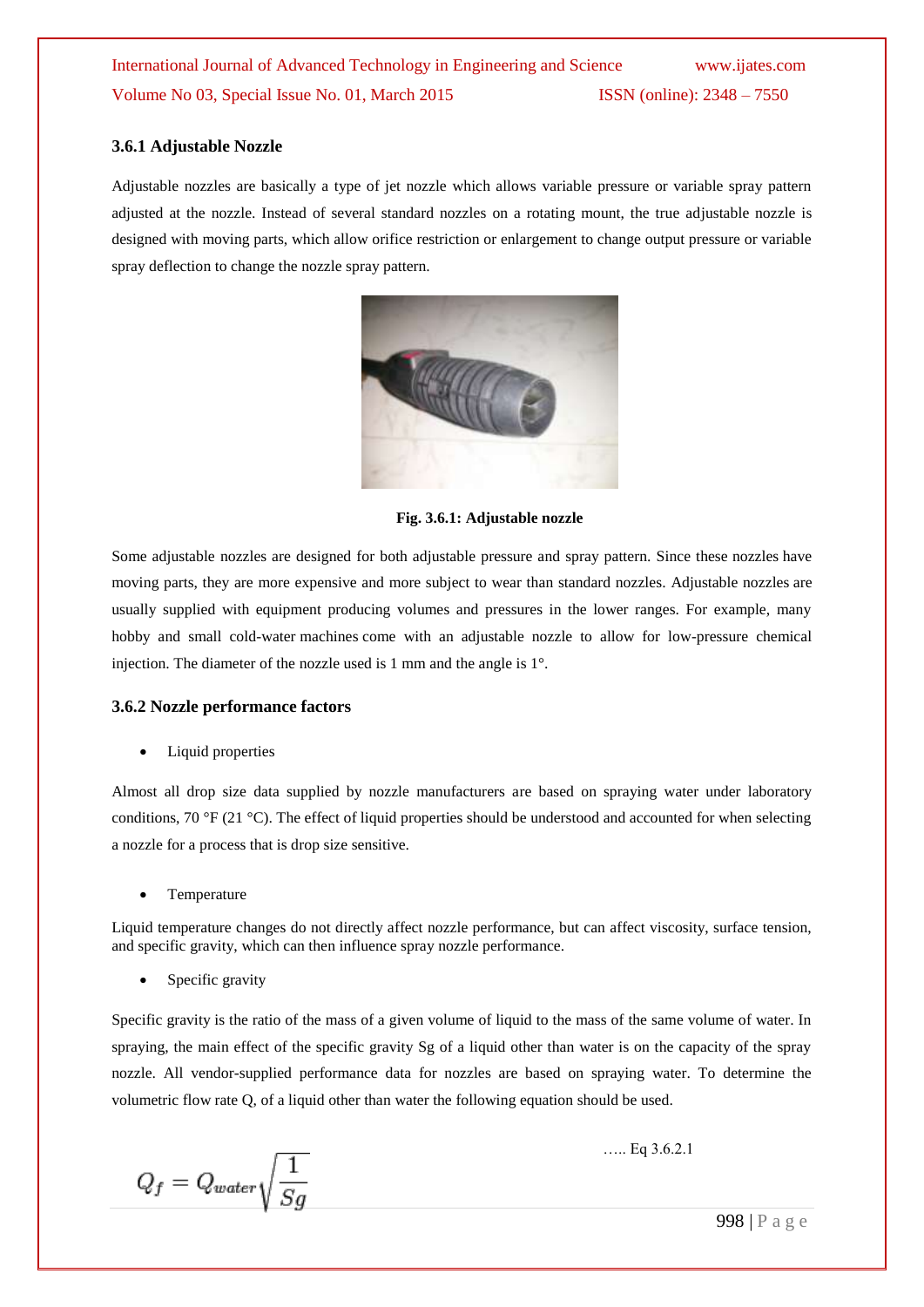Viscosity

Dynamic [viscosity](http://en.wikipedia.org/wiki/Viscosity) is defined as the property of a liquid that resists change in the shape or arrangement of its elements during flow. Liquid viscosity primarily affects spray pattern formation and drop size. Liquids with a high viscosity require a higher minimum pressure to begin spray pattern formation and yield narrower spray angles compared to water.

Surface tension

The [surface tension](http://en.wikipedia.org/wiki/Surface_tension) of a liquid tends to assume the smallest possible size, acting as a membrane under tension. Any portion of the liquid surface exerts a tension upon adjacent portions or upon other objects that it contacts. This force is in the plane of the surface, and its amount per unit of length is surface tension. The value for water is about 0.073 N/m at 21 °C. The main effects of surface tension are on minimum operating pressure, spray angle, and drop size. Surface tension is more apparent at low operating pressures. A higher surface tension reduces the spray angle, particularly on hollow cone nozzles. Low surface tensions can allow nozzles to be operated at lower pressures.

Nozzle wear

Nozzle wear is indicated by an increase in nozzle capacity and by a change in the spray pattern, in which the distribution (uniformity of spray pattern) deteriorates and increases drop size. Choice of a wear resistant material of construction increases nozzle life. Because many single fluid nozzles are used to meter flows, worn nozzles result in excessive liquid usage.

Material of construction

The material of construction is selected based on the fluid properties of the liquid that is to be sprayed and the environment surrounding the nozzle. Spray nozzles are most commonly fabricated from metals, such as [brass,](http://en.wikipedia.org/wiki/Brass) [Stainless steel,](http://en.wikipedia.org/wiki/Stainless_steel) and [nickel alloys,](http://en.wikipedia.org/wiki/Nickel_alloys) but plastics such as [PTFE](http://en.wikipedia.org/wiki/PTFE) and [PVC](http://en.wikipedia.org/wiki/PVC) and ceramics [\(alumina](http://en.wikipedia.org/wiki/Alumina) and [silicon carbide\)](http://en.wikipedia.org/wiki/Silicon_carbide) are also used. Several factors must be considered, including erosive wear, chemical attack, and the effects of high temperature.

Orifice diameter

Orifice diameter (the diameter of the hole in the discharge side of the [nozzle\)](http://www.higherpowersupplies.com/PW-WA-PWA-NZ-S.html) determines the pressure produced at a particular flow. A smaller orifice will produce a higher pressure or psi figure at a specific flow or gpm than a larger orifice. Pressure represents the amount of force needed to move water through the nozzle orifice

Distance From The Surface Being Cleaned

How far the spray [nozzle](http://www.higherpowersupplies.com/PW-WA-PWA-NZ-S.html) is from the surface being cleaned makes a major difference in water impact. The greater this distance, the less impact water will have. However, the greater distance increases the amount of area covered by the spray. The operator can easily adjust the spraying distance to suit different types of [cleaning](http://www.higherpowersupplies.com/PW-WA-PWA-LW-L.html) applications and perform his job most efficiently.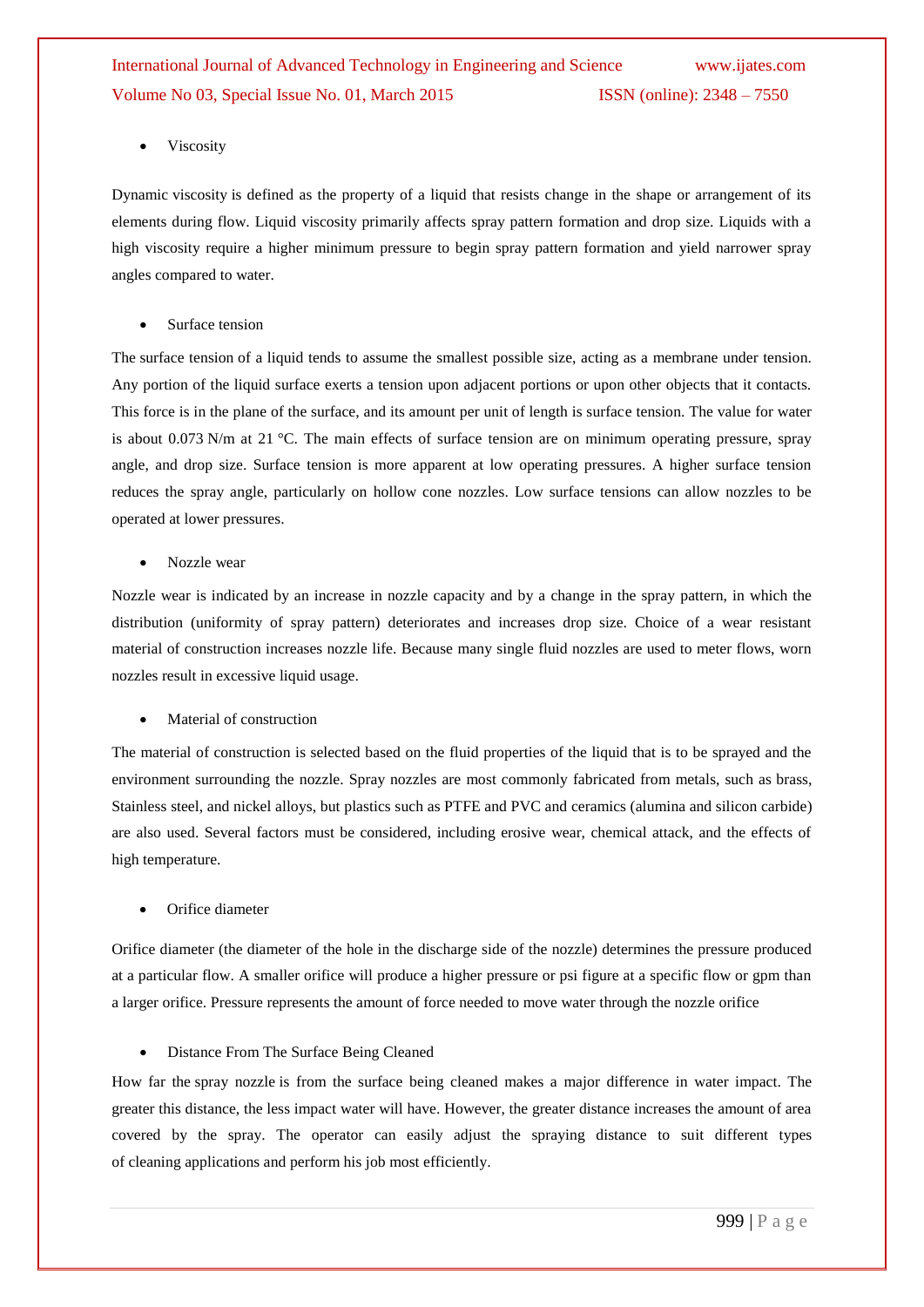When water is sprayed into the atmosphere from the nozzle it immediately begins losing speed, and consequently force, due to air friction and other factors. Holding the spray [nozzle](http://www.higherpowersupplies.com/PW-WA-PWA-NZ-S.html) very close to the surface will give more impact on hard-to-clean areas.

Holding the spray nozzle four or five inches away will be adequate for most moderate soils. The larger the equipment's output, the greater the distance the water spray is capable of traveling while still retaining adequate cleaning ability.

• Theoretical Spread and Spray Angle Coverage

Although [nozzle](http://www.higherpowersupplies.com/PW-WA-PWA-NZ-S.html) spray patterns are expressed in degrees of spread, these figures are not precisely accurate as the distance between the cleaning surface and the nozzle increases, which is why the terms theoretical spread or theoretical coverage are used. Theoretical spray angles indicate approximate spray coverage's based on water velocity. In actual use the spray angle varies with distance.

Nozzle Protectors

Most nozzle wear is due to external abuse. Concrete is probably the great nozzle killer. Equipment operators will bang the nozzle against the concrete, drag it across concrete or even use the [lance](http://www.higherpowersupplies.com/PW-WA-PWA-LW-L.html) and [gun](http://www.higherpowersupplies.com/PW-WA-PWA-GU.html) nozzle down as a crutch or cane. It's very easy for the operator to develop a habit of leaning on the gun and lance when taking a break. Not only will this wear down the [nozzle,](http://www.higherpowersupplies.com/PW-WA-PWA-NZ-S.html) resulting in spray pattern deterioration, the nozzle can easily become clogged. Nozzle protectors are available. Usually made of rubber, these devices should extend past the [nozzle](http://www.higherpowersupplies.com/PW-WA-PWA-NZ-S.html) a little and can prolong nozzle life. The protectors, however, will have to be replaced on a regular basis.

#### **IV. CALCULATIONS**

#### **4.1 Hydraulic Power**

Power = 
$$
Q \times p
$$
 ..... Eq 4.1.1

Where Q = Flow rate in Gallons per minute

P= Pressure of water in psi

Now, 1 Gallon per minute  $= 3.78$  Liters per minute

1 psi =  $0.0689$  bar

The flow rate of the pump is 4.5 lpm and power is 1 hp.

$$
1 = \frac{1.18877 \times P}{1715}
$$
  
P = 1442.66 psi  
= 99.399 bar

The maximum pressure developed by the pump is approximately 100 bar.

#### **4.2 Velocity of the jet**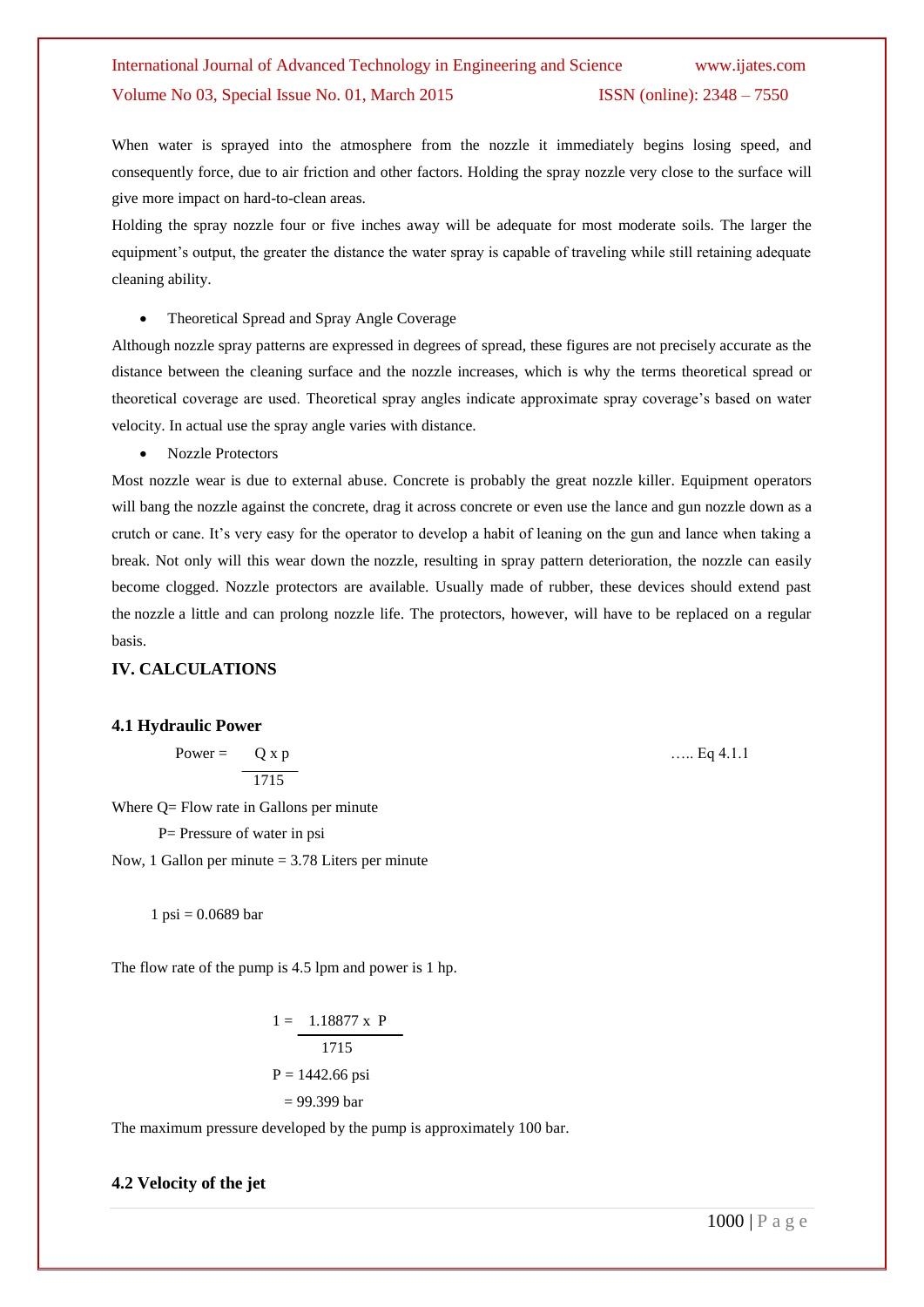Where  $Q =$  discharge in  $m^3$ /sec  $A = Area$  of the nozzle exit in m<sup>2</sup>  $V =$  Velocity of jet in m/sec Now,  $A = \pi d^2/4$ 

Where  $d =$  diameter of nozzle = 1 mm.  $A = 7.88 \times 10^{-7}$  m<sup>2</sup> Discharge of the pump is 4.5 lpm i. e. 7.5 x  $10^{-5}$  m<sup>3</sup>/sec Now,  $V = Q/A$ 

$$
= 7.5 \times 10^{-5} / 7.854 \times 10^{-7}
$$

 $V = 95.49$  m/sec

### **V. MODELLING AND ANALYSIS OF TROLLEY**

#### **5.1 Modeling of Trolley**

Major platform on which the components will be mounted is a trolley. To check whether it is safe to handle the weights of the pump and the tank we are modeling the trolley using software available for modeling and then the trolley is analyzed for load conditions.

The modeling is carried out using SOLID EDGE ST5 from the 2D drawings, and the models are further imported for meshing of the models. The SOLID EDGE was used as the modeling software and from the 2D drawings of the trolley, the 3D model was generated. The models are shown below in the figure 5.1.1



**Fig. 5.1.1: Trolley 3D Model**.

The trolley comprises mainly:

Main frame

 $Q = A x V$  …… Eq 4.2.1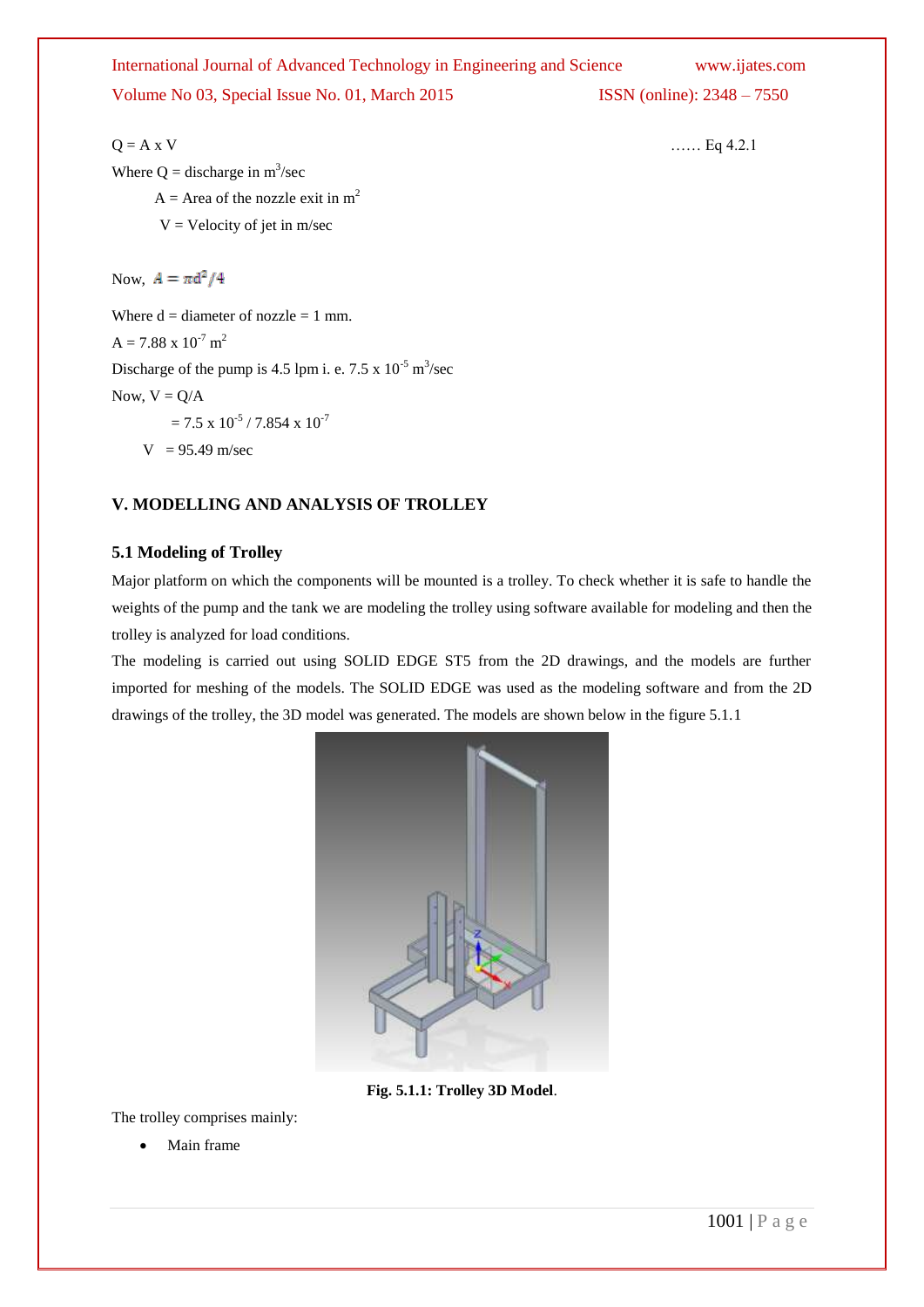- Extension for mounting of pump
- Angle pillars to clamp the pump

#### **5.2 Finite Element Analysis**

In the field of Engineering Design we come across many complex problems, the Mathematical formulation of which is tedious and usually not possible by analytical methods. At such instants we resort to the use of numerical techniques. Here lies the importance of FEA, which is a very powerful tool for getting the numerical solution of a wide range of engineering problems. The basic concept is that a body or structure may be divided into smaller elements of finite dimensions called as "Finite Elements". The original body or structure is then considered as an assemblage of these elements connected at a finite number of joints called as "Nodes" or ―Nodal Points‖. The properties of the elements are formulated and combined to obtain the properties of the entire body.

The equations of equilibrium for the entire structure or body are then obtained by combining the equilibrium equations of each element such that the continuity is ensured at each node. The necessary boundary conditions are then imposed and the equations of equilibrium are solved to obtain the required variables such as stress, strain, temperature distribution or Velocity flow depending on the application.

Thus instead of solving the problem for the entire structure or body in one operation, in the method the attention is mainly devoted to the formulation of properties of the constituent elements. A common procedure is adopted for combining the elements, solution of equations and evaluation of the required variables in all fields. Thus the modular structure of the method is well exploited in various disciplines of engineering.

#### **5.3 Stepwise Approach for FEA and Underlying Principle**

The most fundamental underlying concept of finite element analysis is the piecewise approximation of solution of a known geometry for which the characteristics are well established. Thus, the first requirement of FEA approach is discretization of the physical domain for which appropriate type of element is required to be selected.

#### **5.3.1 Domain discretization for a field Problem**

This is also referred to as finite mesh generation step. Here the domain of problem addressed is divided into a number of geometrically simple sub domains termed as finite elements with certain nodal points being associated with each element. In the process, data concerning nodal coordinates, node numbers, element numbers and connectivity is generated. Following figure provides examples of elements employed in one, two and three dimensions.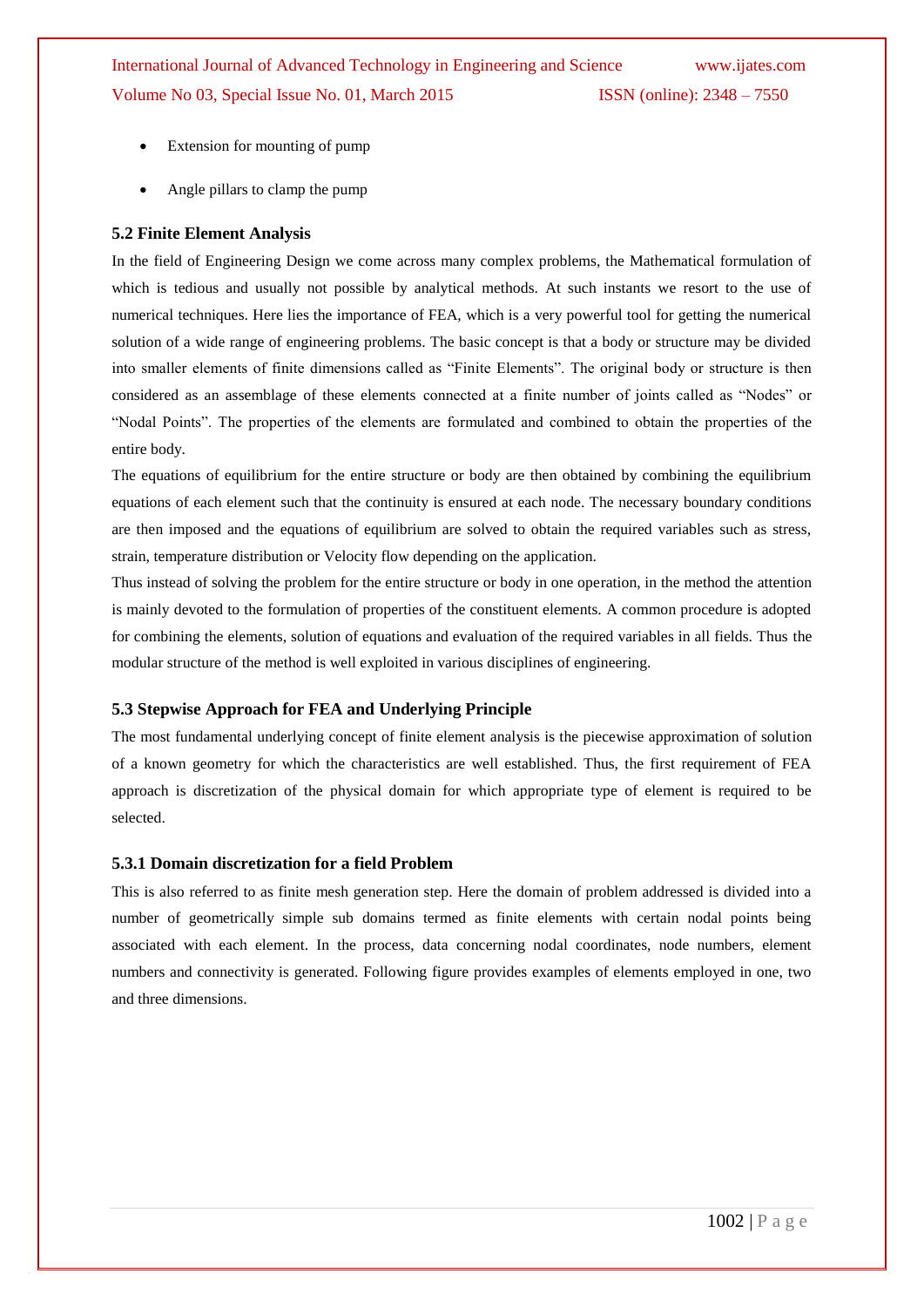

#### **5.3.2 Discretization of Problem**

Element equation: the next step is to develop equations to approximate the solution for each element. This involves two steps.

First, we choose an appropriate function with unknown coefficients that will be used to approximate the solution.

Second is evaluating the coefficients so that the function approximates the solution in an optimal fashion.

#### **5.3.3 Optimal Fit**

The element equation is an approximate solution. In this step the attempt to minimize the error of fitting the solution over the element domain is made using celebrated methods like direct approach method, the method of weighted residuals, and the variational approach.

#### **5.3.4 Assembly to obtain global system of equation from element equations**

After the individual element equations are derived, they must be linked together or assembled to characterize the unified behavior of the entire system. The assembly process is governed by the concept of continuity. That is, the solutions for contiguous elements are matched so that the unknown values at their common nodes are equivalent. Thus, the total solution will be continuous.

#### **5.3.5 Boundary Conditions**

The nodes on the boundary of domain subjected to known conditions are considered to take effect in assembled set of equations.

#### **5.3.6 Solution**

Now the number of unknowns in the equations' set is equal to number of equations, which could be solved using Gaussian elimination equation or other suitable algorithms.

#### **5.3.7 Post Processing**

Upon obtaining a solution it can be output in tabular form or displayed graphically.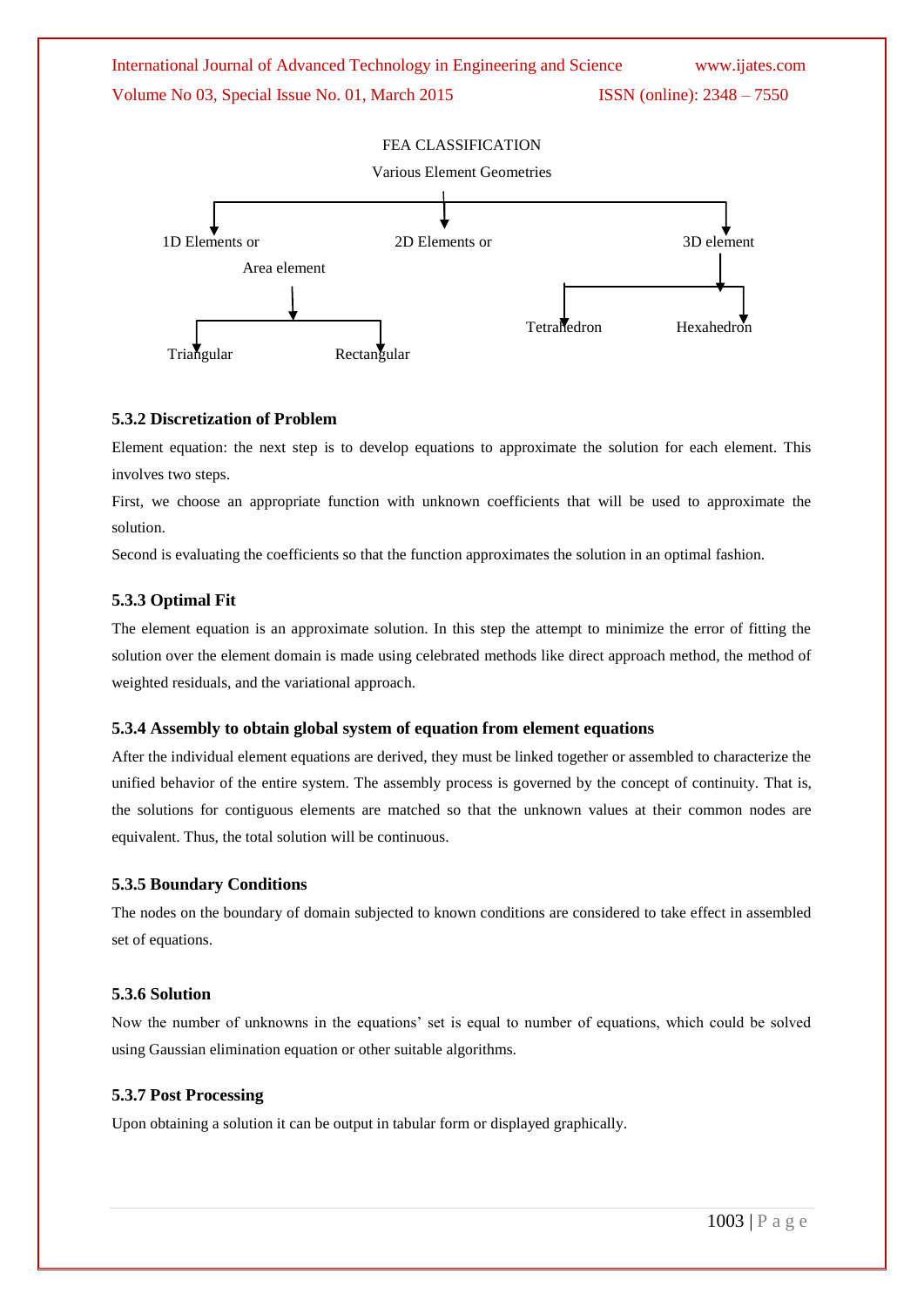#### **5.4 Analysis**

The model is analyzed using the software ANSYS 14.0.

#### **5.4.1 Meshing**

The meshing of the model is done using ANSYS 14.0 Workbench. The meshed model is further used for various analysis. The meshed model is shown in the figure below;



**Fig. 5.4.1: Meshed Model of Trolley.**

The table 5.4.1 shows the mesh information of the trolley

| No. of Elements | 6463 |
|-----------------|------|
| No. of nodes    | 4639 |

**Table 5.4.1: Mesh information of Trolley**

#### **5.5 Static Structural Analysis of Trolley**

The static structural analysis is carried out for static loadings on the trolley.



**Fig. 5.5.1: Load distribution on trolley**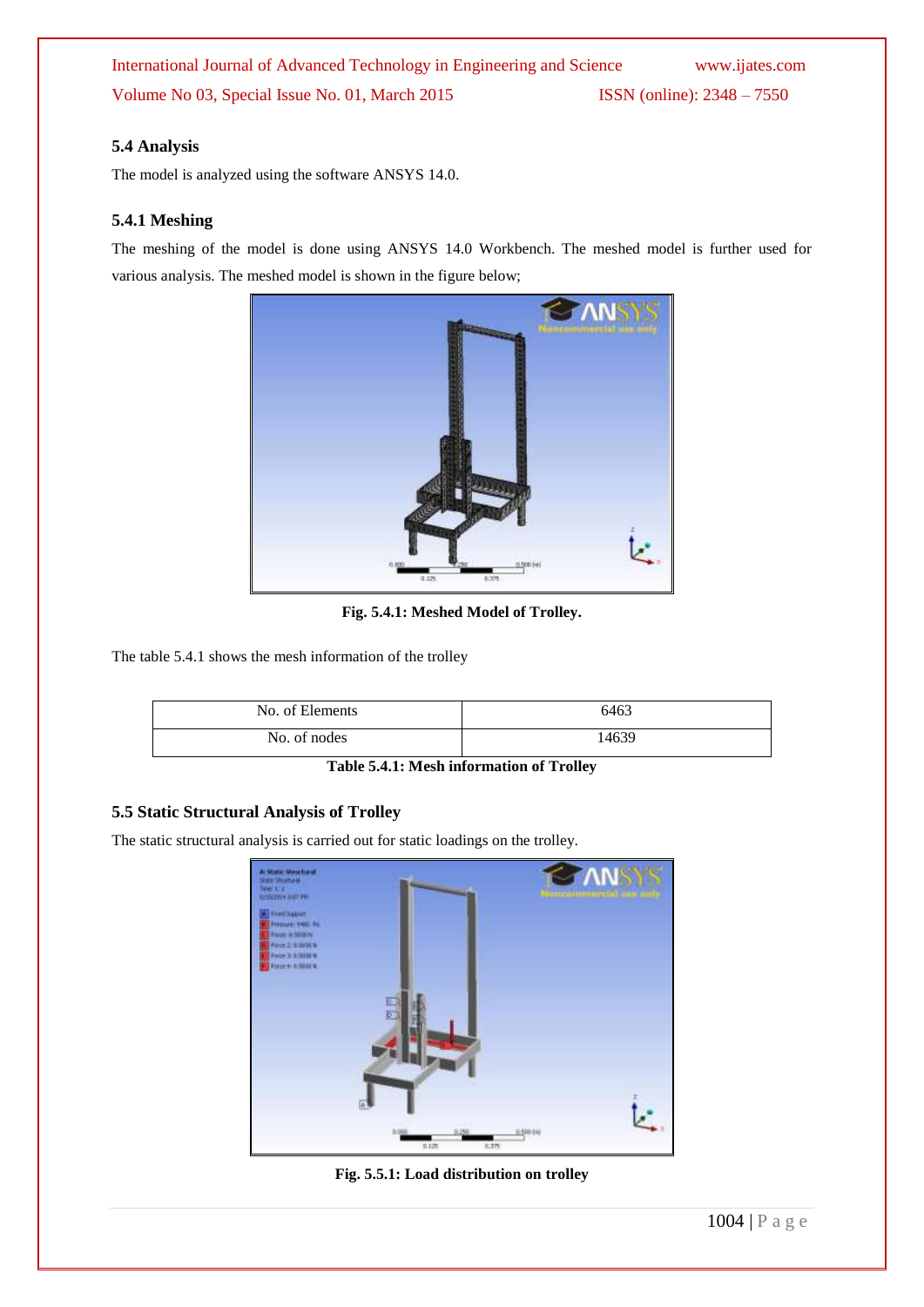The above figure 5.5.1 shows the constraints and load distribution which is due to the tank load acting on the main frame of the trolley and the pump load acts on the pillars provided to clamp the pump. The load of the tank which is 343.35 N is converted into pressure of 9480 Pa and applied to the main frame on which the tank sits. The load of the pump which is 34.335 N is divided into four equal parts and it is distributed on the four holes in the downward direction perpendicular to the hole axis. The table 5.5.1 shows the load distribution on Trolley;

| Sr. No.                     | <b>Boundary Condition</b> | Value    | Application area     |
|-----------------------------|---------------------------|----------|----------------------|
| A                           | <b>Fixed Support</b>      |          | Legs                 |
| B                           | Pressure                  | 9480 Pa  | Base of Main Frame   |
| $\mathcal{C}_{\mathcal{C}}$ | Force                     | 8.5838 N | <b>Clamping Hole</b> |
| D                           | Force                     | 8.5838 N | Clamping Hole        |
| E                           | Force                     | 8.5838 N | Clamping Hole        |
| F                           | Force                     | 8.5838 N | Clamping Hole        |

**Table 5.5.1: Load distribution on Trolley**



**Fig. 5.5.2 Displacement Plot of trolley Fig. 5.5.3: Equivalent (Von-Mises) Stress Plot of Trolley.**

| <b>Particulars</b>               | Value       |
|----------------------------------|-------------|
| Von-Mises Stress                 | 3.7204 Mpa  |
| <b>Total Maximum Deformation</b> | $0.0526$ mm |

#### **Table 5.5.2: von-Mises Stress and Deformation**

The value of yield stress for mild steel is 250 Mpa. Hence Factor of Safety is given by:

Factor of Safety = 
$$
\frac{Yield \text{ stress}}{Maximum \text{ stress}}
$$
 =  $\frac{250}{3.72}$  = 67.204

The maximum deformation value is (Fig. 5.5.2) of around 0.0526 mm with loads exerted on the trolley which is acceptable level of deformation considering the dimensions of trolley. The maximum stress is 3.72 Mpa which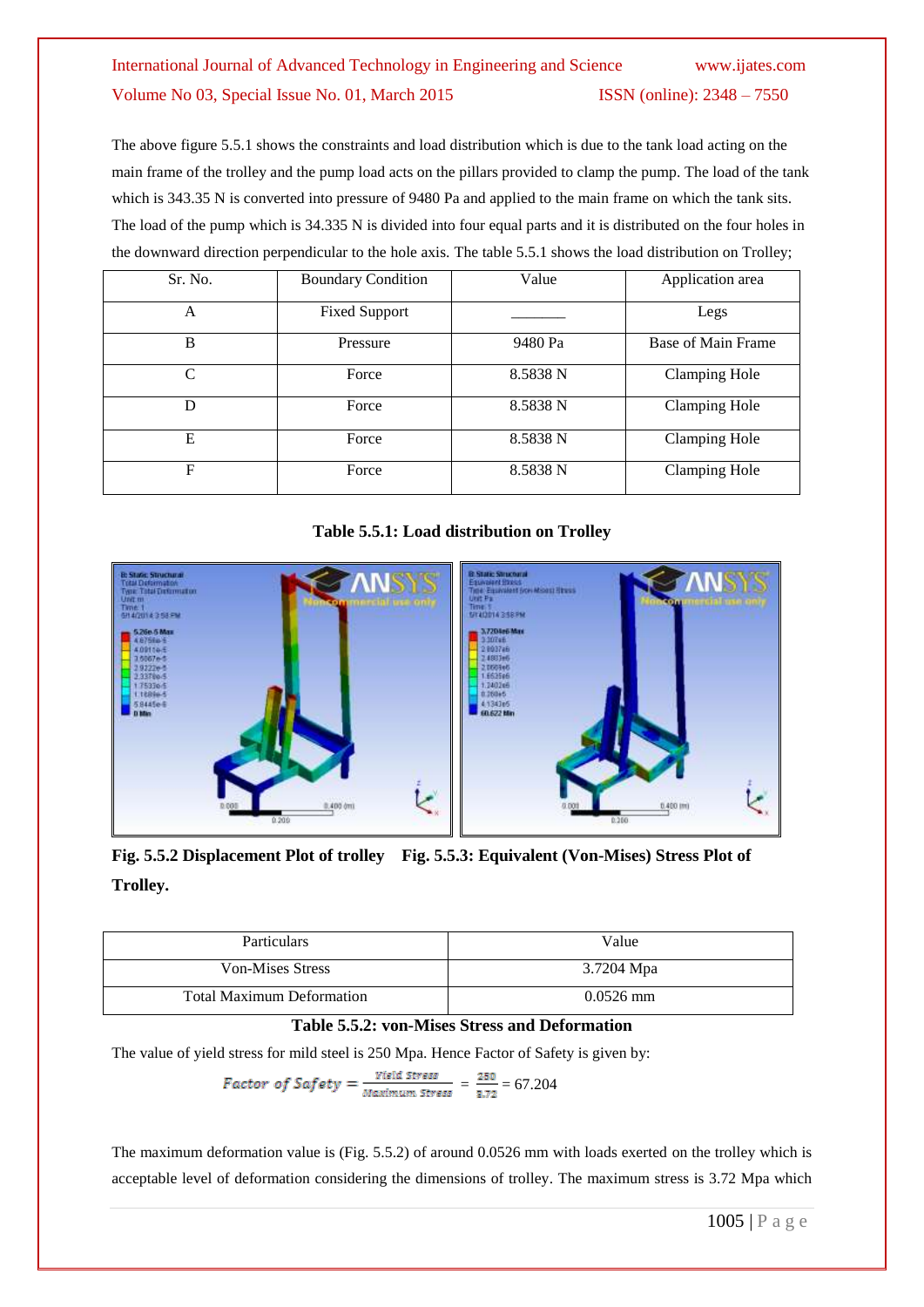is very less as compared to the yield strength of the material (250 Mpa) which gives the factor of safety as 67.204. Hence the Trolley is safe in working condition. The further optimization can be carried out with respect to weight distribution & dimensions. But we have not done it due to less availability of time.

#### **VI. RISKS INVOLVED & SAFETY PRECAUTIONS**

#### **6.1 Risks Involved**

The strong spray from a pressure washer can cause serious wounds that might first appear minor. Wounds that appear minor can cause a person to delay treatment, increasing risk for infection, disability or amputation. The fast, strong spray can throw objects that strike and injure others who are close by. Electric shock can occur if the pressure washer is not used properly and if safety instructions are not followed. Using small, gasoline powered engines to drive pump can cause carbon monoxide poisoning. Workers should not use any washers powered by gasoline engines inside buildings or other partially enclosed spaces unless the gasoline engine can be placed outdoors and away from air intakes [9].

#### **6.2 Safety Precautions**

- Never point a pressure washer at yourself or others [11].
- Never attempt to push or move objects with spray from the washer.
- Never use a gasoline powered washer in an enclosed space.
- If an extension cord must be used, keep the pressure washer's power cord connection out of any standing water, and use a heavy duty extension cord with components rated for use in wet locations.
- Keep both the power cord and extension cord connections as far away as possible from the item being washed and away from any water runoff.
- Wear rubber soled shoes that provide some insulation when using the pressure washer.
- Never cut or splice the pressure washer's power cord or extension cords.
- Always have a qualified electrician check the pressure washer for electrical problems after it has tripped a circuit breaker.
- Never allow children to operate a pressure washer. Keep children at a safe distance when using a pressure washer.
- **If you are hurt by a pressure washer:**
- · Call 108 if emergency help is needed.
- · Before treating the wound, wash your hands with soap and clean water.
- · Remove any object that is in the way of caring for the wound.
- · Put pressure on the wound with a clean cloth to stop bleeding.
- · After bleeding has stopped, pour bottled or clean running water over the wound.
- · Gently clean around the wound with soap and clean water.
- · Pat dry and use an adhesive bandage or dry clean cloth to cover the wound.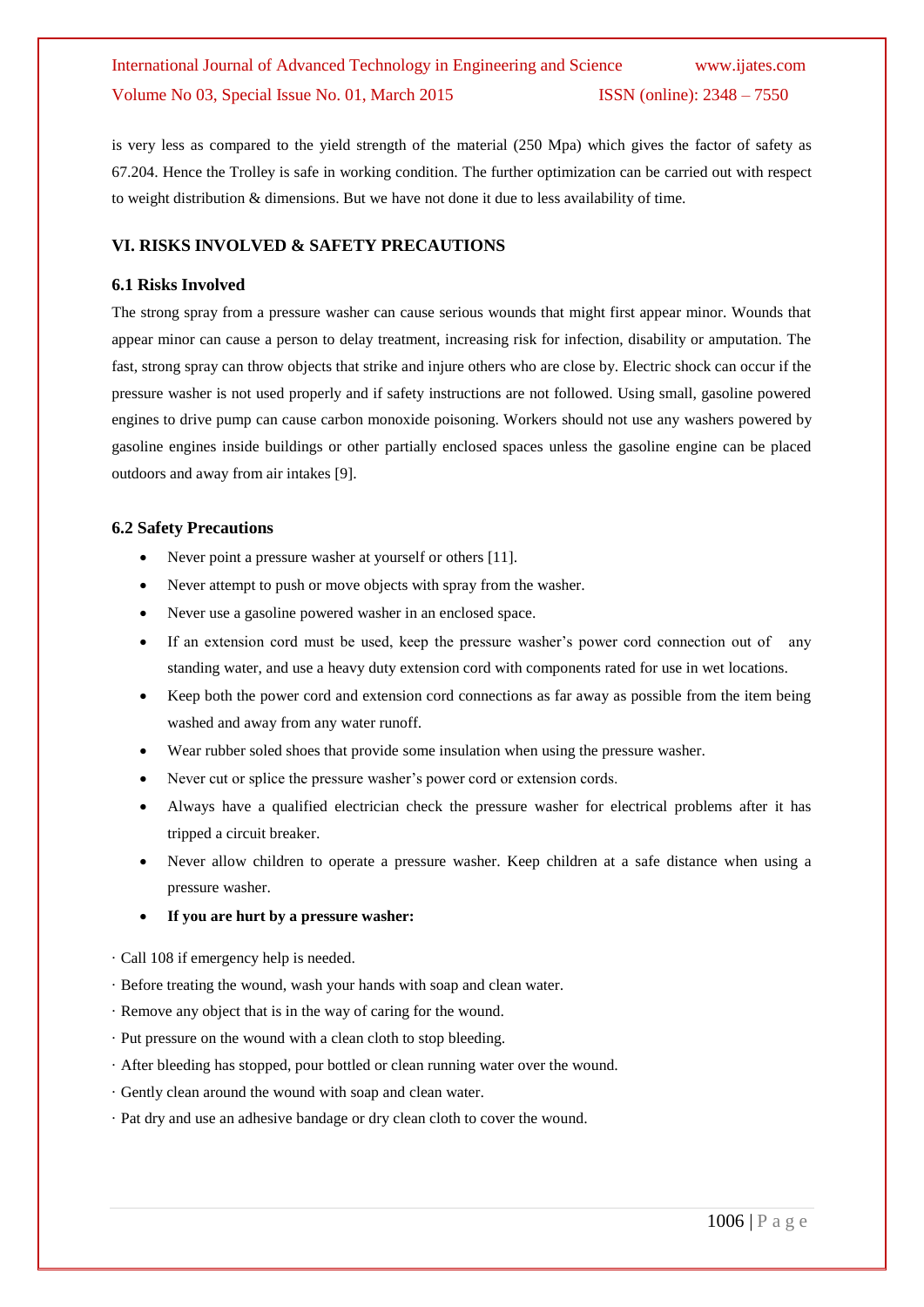#### **VII. CONCLUSION & FUTURE WORK**

#### **7.1 Conclusion**

The portable car wash is fabricated for its use in washing the vehicles of our institute. It can be concluded that the results were satisfied for the stable working of the machine and is as follows:

- The pressure developed by the machine is 100 bar and it is suitable enough to clean the vehicle by removing the grease and other dirt as can be seen during demo run.
- The model is working successfully and vehicle was washed satisfactorily during the demo run of the machine.
- The Pump runs continuously for 30 minutes. When the pump heats up it switches off automatically and it is allowed to be cooled for 15 minutes before it can be started again.
- The pump flow turns off when the trigger switch is released due to the presence of pressure switch inside the pump. This saves water and the pump need not be turned off by switching off the main switch while applying soap.
- From the analysis of trolley, the whole structure of the trolley is balanced and it can sustain the load from the tank and motor. Hence the trolley is safe to mount the pump-motor unit.

#### **7.2 Future Work**

As with most technologies there is endless advancements waiting to be discovered and the well established car wash is no different. From humble beginnings in the early  $20<sup>th</sup>$  century the car wash as evolved beyond anyone's expectations. It has become almost amazing what technologies have been introduced to transform a simple car wash into the futuristic structures we see today. Here are the big technologies for the future:

Steam Car wash

Steam washing is a new addition to how cars can be washed; using a steam jet it is safe on both the car exterior and interior. The majority of car washes will use 113 liters of water per car or 378 liters if washing at home. However a steam wash will only use around 4 liters of water (and doesn't give off waste water) per car making it cost and eco friendly.

Self Serve Car Washes

Car washing has evolved from automatic tunnels to top of the range self serve facilities, especially in Australia. If you want a professional finish but want to wash your vehicle yourself there are a number of self service car washes with top of the range products and equipment. Many self serve car washes will have coin operated equipment and many in the future will have electronic pay facilities.

Mobile Car Washing

In recent times many people have commitments that may restrict their spare time and activities such as car washing. There are many dedicated mobile car washing companies in Australia that will come to your home or